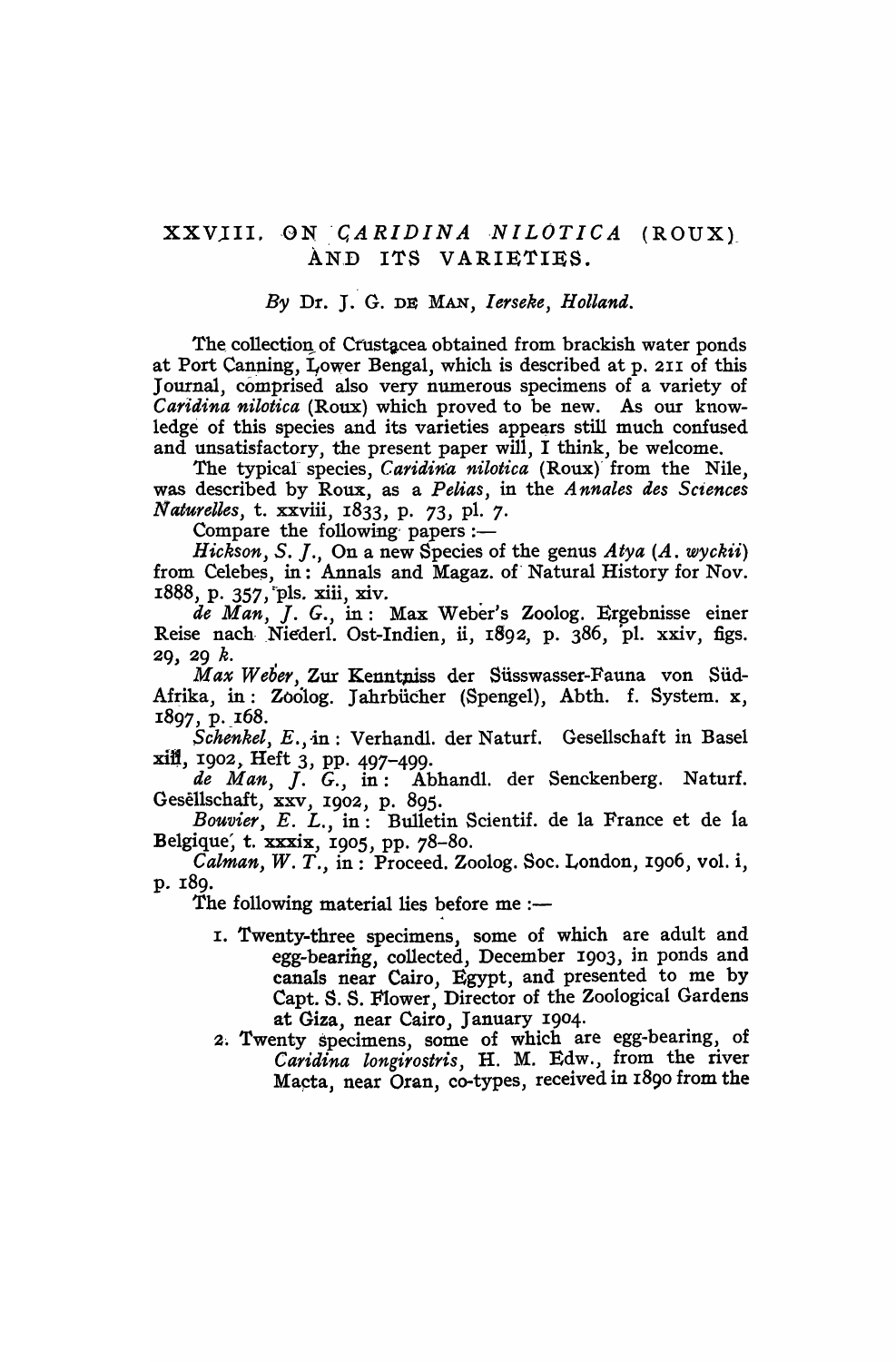Museum at Paris; these spegmens have already been described by me in my paper of 1892 *(l.c.).* 

- 3. An egg-bearing female and a younger specimen without eggs from the Lake Victoria Nyanza, Bay Kavirondo, received, May 1904, from Prof. E. L. Bouvier,-Caridina wyckii, Hicks., var. *paucipara*, de Man; these specimens were collected, Sept. 1903, by M. Alluaud.
- 4. Three egg-bearing females from the river Umgeni, Natal, collected Nov. 1894, and received from Prof. Max Weber,—Car. *wyckii*, Hicks.
- 5. Six adult specimens, three of which are ova-bearing, from the river Umhlasine, Natal, collected by Prof. Max Weber in  $1894$  and presented by him,—*Car*. *wyckii,* Hicks. var. *pauc1:para,* M. Weber.
- 6. One egg-bearing adult female and 60 young specimens collected by Dr. N. Annandale, Jan. 28-30th, 1906, in brackish water ponds at Port Canning, Lower Bengal.
- 7. Fourteen ova-bearing adult females and 48 younger specimens collected, Nov. 12th, 1906, 'in the same locality.
- 8. Twenty-four ova-bearing females of somewhat smaller size than the preceding and 40 young specimens gathered, Dec. 8th, 1906, in the same locality.
- 9. Four specimens, one of which is adult, collected at Dhappa, near Calcutta, in slightly brackish water.
- 10. Three adult specimens with eggs from the river near Palopo, Luwu, Celebes, described by me, *l.c.*, 1892, p. 388, as the typical form of *Car. wyckii.*
- 11. Three adult specimens with eggs, from the river near Mbawa, Flores, described by me, *l.c.,* 1892, p. 393, also as the typical form of *Car. wyckii.*
- 12. Three adult females with eggs from Maros, Celebes, described by me, *l.c.,* 1892, p. 393, as the variety *gracilipes* of *Car. wyckii* (Hickson).

A punctual and close examination of this large interesting material and accurate measurements of the thoracic legs led to the following results  $:$   $-$ 

- *(a) Caridina longirostris,* H. M. Edw., from Oran is not identical with *Car. nilotica* (Roux) from Egypt, but proved to be *a distinct variety* of it. .
- (b) The specimens from Lake Victoria Nyanza ought not to be referred to the var. *paucipara*, M. Weber<sup>1</sup>; as regards the measurements of their legs, they almost fully resemble the var. *gracilipes,* de M., from Celebes,

<sup>&</sup>lt;sup>1</sup> Prof. Bouvier in his valuable paper on the *Atyida (l.c.*, 1905), erroneously supposes this variety to have been described by me.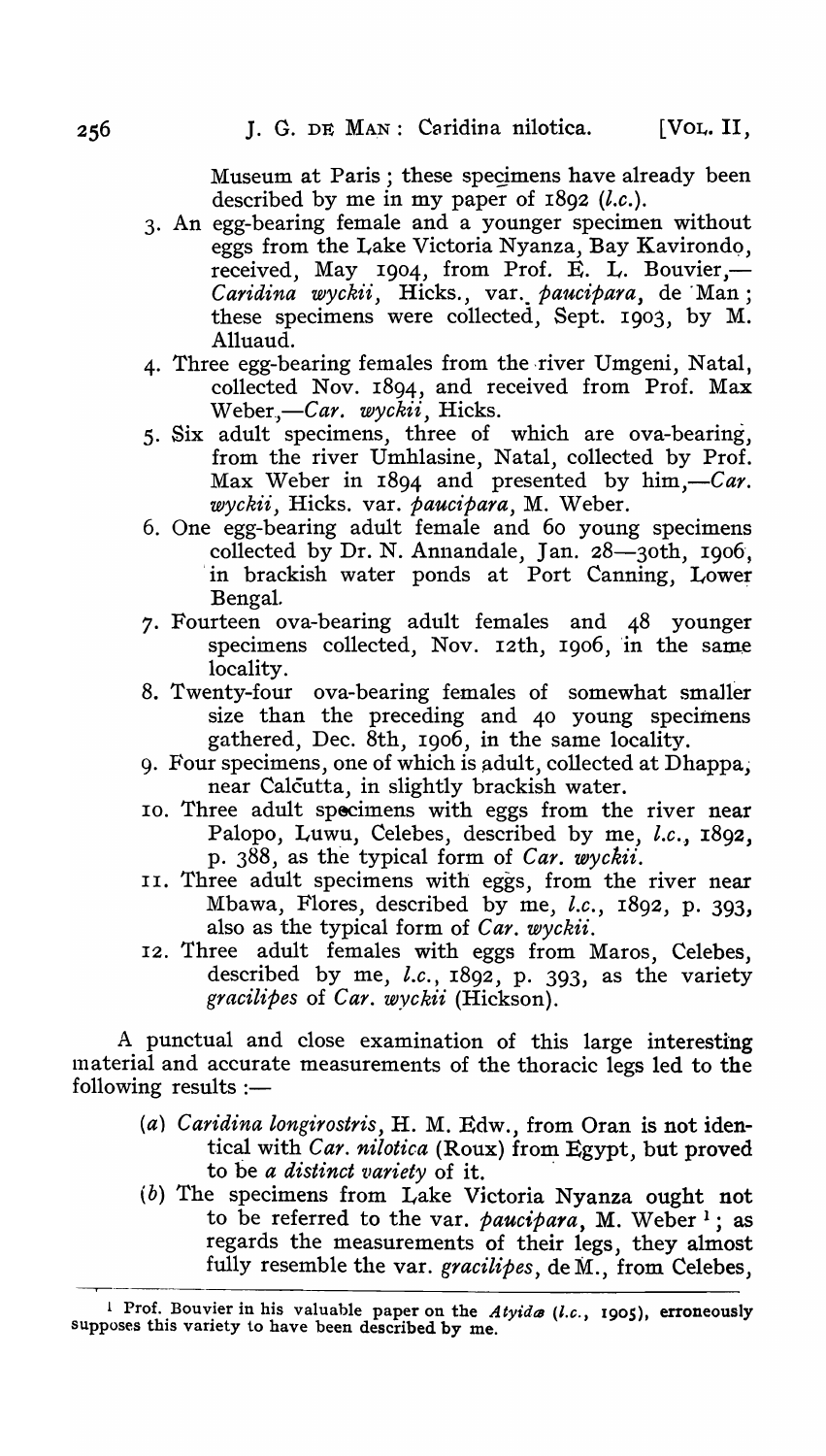but they agree with the typical *nilotiea* from· Egypt by the large size of their eggs.

- (c) The specimens collected in the river Umgeni, Natal, were wrongly referred by Prof. Weber to *Car. wyekii,*  Hicks.; they ought to be considered as a distinct variety *natalensis* nov.
- (d) The . specimens obtained from Port Canning and from Dhappa, Lower Bengal, though closely related to the var: *graeilipes* from, Celebes, are, at least for the present, to be regarded as a distinct and new variety *bengalensis* nov.
- (e) The specimens from the river near Palopo, Luwu, Celebes, from the river near Mbawa, Flores, and from the other localities mentioned by me, *l.e.,* 1892, p. 386, are not to be referred to *Car. wyekii* (Hicks.), but ought to be considered as a proper variety, for which , the name of *braehydaetyla* nov. is proposed,
- *(I)* According to Dr. CaIman *(t.e.,* p. 190), the co-types of Prof. Hickson's species from Celebes should have the carpus exactly as in the types of *longirostris;*  they are therefore different from the var. *brachydactyla* and ought to be considered as a distinct variety *wyckii* (Hicks.).
- (g) All the varieties living on the islands of the Indian Archipelago and in Bengal are certainly distinct from those occurring in Africa.

The typical *Car. nilotica* (Roux) inhabits Egypt (the Nile, freshwater ponds and canals); its at present known varieties are the following  $:=$ 

| I. var. longirostris, H. M. Edw. | River Macta, Oran.            |
|----------------------------------|-------------------------------|
| 2. var. natalensis, n.           | Natal.                        |
| 3. var. paucipara, M. Weber.     | Natal.                        |
| 4. var. bengalensis, n.          | Bengal.                       |
| 5. var. wyckii, Hicks.           | Lake Tondano, Minahassa,      |
|                                  | Celebes, at a height of 2,000 |
|                                  | feet above sea-level.         |
| 6. var. minahassa, de M.         | Minahassa, Celebes.           |
| 7. var. brachydactyla, n.        | Celebes, Saleyer, Flores.     |
| 8. var. gracilipes, de M.        | Celebes, Saleyer.             |

*Key to the varieties 01* Caridina nilotica *(Roux).* 

I. Number indicating the proportion between· length and breadth 'of the carpus of 1st pair of legs usually 2 or more than 2; rarely falling to 1'8, or quite exceptionally to 1'66 (var. *bengalensis).*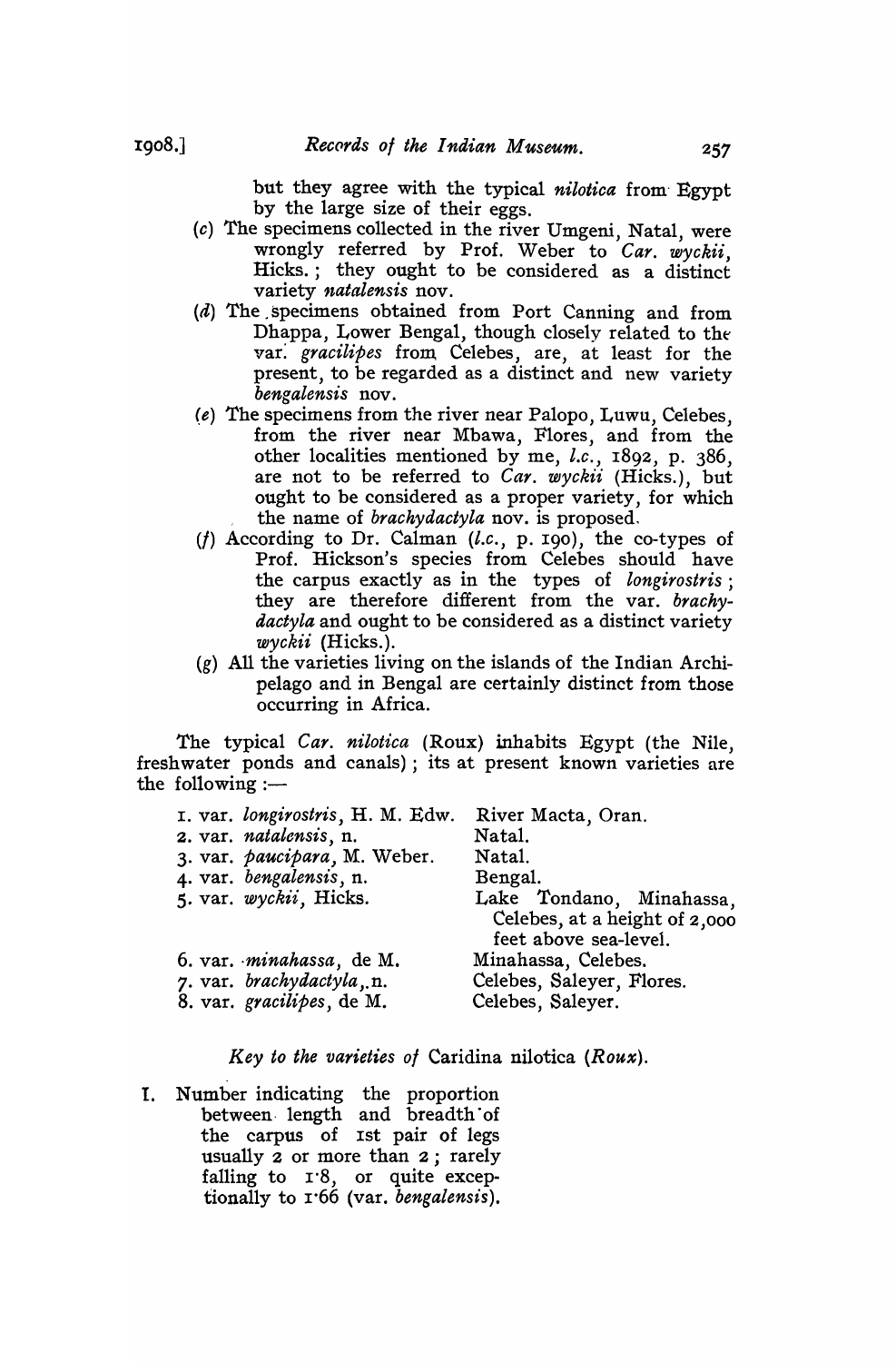- *a.* Dactylus of 3rd pair of legs always longer than  $\frac{1}{6}$  of the propodite (number indicating the proportion, between the length of both joints varying between 3'3 and 4'6); dactylus of 5th pair also longer than  $\frac{1}{5}$  of the propodite (the number of proportion varying between  $2.87$  and  $4.5$ ).
- $b$ . Number indicating the proportion between length and breadth 1 of the dactylus of 3rd pair less than 4.
- *c.* Number indicating the proportion between length and breadth of the dactylus of 5th pair varying between 4 and 4'6; dactylus of 5th pair with 40-50 spinules.
- *d.* ova 0.7—0.86 mm. long *nilotica* (Roux).
- *dd.* ova 0'42-0'46 mm.long *natalensis,* nov.
- *cc.* Number indicating the proportion between length and breadth of the dactylus of 5th pair varying between  $4^{\circ}$  and  $6^{\circ}$ ; dactylus of 5th pair with 60-74 spinules; ova 0.96-1.06 mm. long. **patition pairs pairs pairs n pairs pairs pairs pairs pairs pairs pairs pairs pairs pairs pairs pairs pairs pairs pairs pairs pairs pairs pairs pairs pairs pairs**
- bb. Number indicating the proportion between length and breadth of the dactylus of 3rd pair usually larger than 4, of 5th pair varying between 5 and 6.
	- *e.* Number of proximal teeth of the upper margin of the rostrum usually varying between 12 and 20; ova usually 0'35 mm. long, their length varying. between 0"33 and 0"4 mm. var. *gracilipes,* de M.
- *ee.* Number of proximal teeth of the upper margin of the rostrum usually varying

<sup>1</sup> The breadth of the dactylus is measured at the level of the 1st lateral spinule.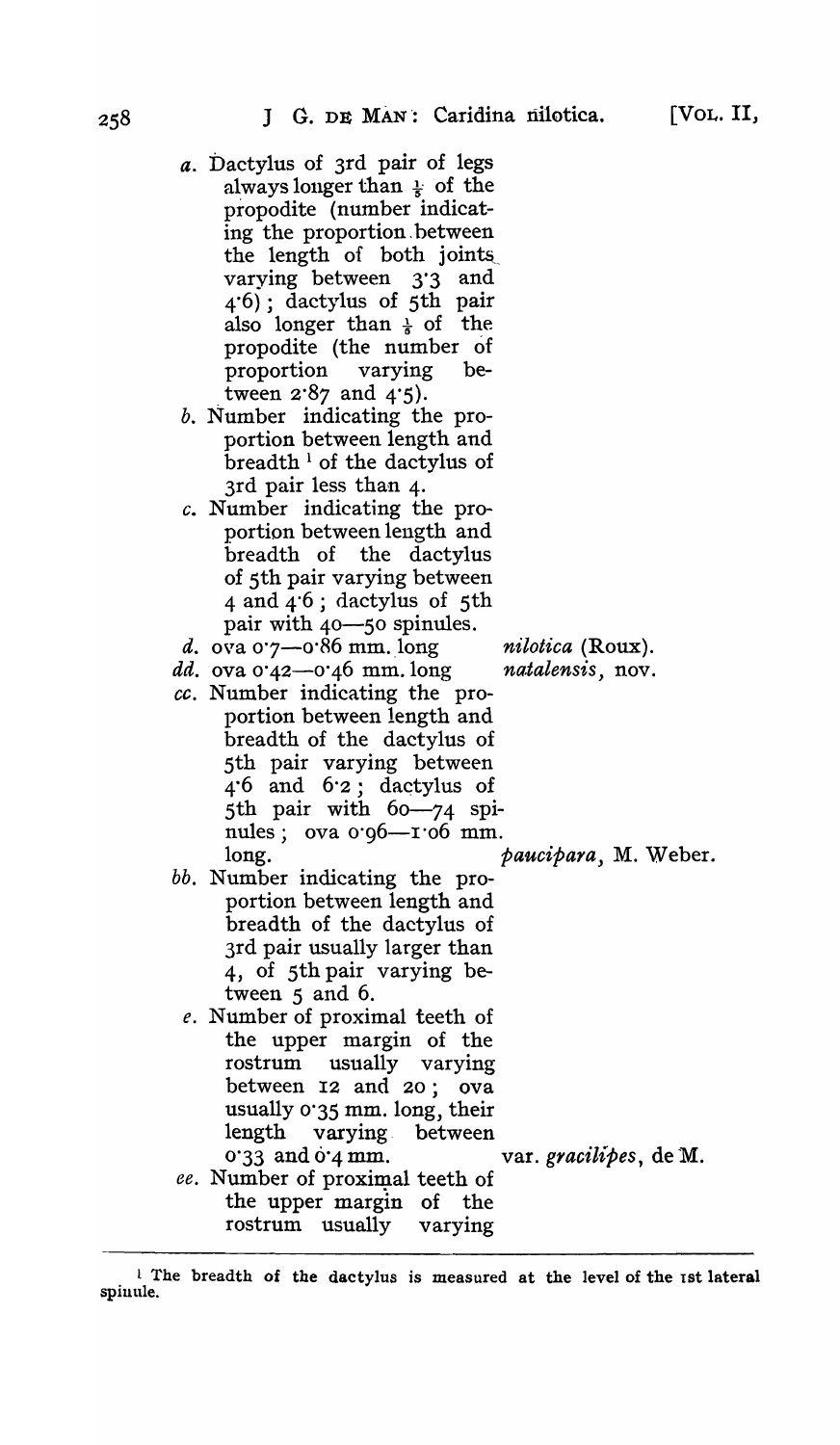|    | between $20$ and $24$ ; ova<br>usually $0.45$ or $0.46$ mm.<br>long, varying between 0.42<br>and $0.49$ mm.<br>var. bengalensis, nov.<br>aa. Dactylus of 3rd pair about<br>$\frac{1}{6}$ the length of the propo-<br>dite (number indicating the |  |
|----|--------------------------------------------------------------------------------------------------------------------------------------------------------------------------------------------------------------------------------------------------|--|
|    | proportion between the                                                                                                                                                                                                                           |  |
|    | length of both joints vary-<br>ing between $5.8$ and $6.2$ ;                                                                                                                                                                                     |  |
|    | dactylus of 5th pair $\frac{1}{6}$ $\frac{1}{6}$                                                                                                                                                                                                 |  |
|    | of the propodite. Ova                                                                                                                                                                                                                            |  |
|    | 0'39-0'44 mm. long var. brachydactyla, nov.                                                                                                                                                                                                      |  |
| П. | Number indicating the proportion                                                                                                                                                                                                                 |  |
|    | between length and breadth of                                                                                                                                                                                                                    |  |
|    | the carpus of 1st legs usually less                                                                                                                                                                                                              |  |
|    | than 1.8, rarely rising to 1.9, but                                                                                                                                                                                                              |  |
|    | never reaching to 2.                                                                                                                                                                                                                             |  |
|    | f. Number indicating the 'pro-                                                                                                                                                                                                                   |  |
|    | portion between the length                                                                                                                                                                                                                       |  |
|    | of propodite and dactylus                                                                                                                                                                                                                        |  |
|    | of 3rd pair larger than 5,                                                                                                                                                                                                                       |  |
|    | of 4th pair, 4.<br>var. wyckii (Hicks.).                                                                                                                                                                                                         |  |
|    | ff. Number indicating the pro-                                                                                                                                                                                                                   |  |
|    | portion between the length                                                                                                                                                                                                                       |  |
|    | of propodite and dactylus                                                                                                                                                                                                                        |  |
|    | of 3rd pair usually less than                                                                                                                                                                                                                    |  |
|    | 4, rarely reaching to $4.2$ ;                                                                                                                                                                                                                    |  |
|    | that of 5th pair always less                                                                                                                                                                                                                     |  |

| than 4.                       |                               |
|-------------------------------|-------------------------------|
| g. ova $0.55$ mm. long        | var. minahassa, de M.         |
| $gg.$ ova 0.33—0.39 mm. long. | var. longirostris, H. M. Edw. |

Whereas in the foregoing key the principal characters are indicated by which the varieties may be distinguished, the following part contains my observations on the rostrum and on the thoracic legs.

*1. Caridina nilotica* (Roux), typical form.

#### TABLE A.

#### (Plate xx, figs. I, 1a, *lb.)*

In the figure of Roux's quoted paper of 1833, the rostrum extends distinctly beyond the antennal scales; its upper margin carries 13 teeth, two of which are on the carapace, there is no subapical tooth, and the lower margin is armed with 14 teeth. In the 21 specimens from Cairo which lie before me, not one presents such a small number of teeth on the upper margin. On Table A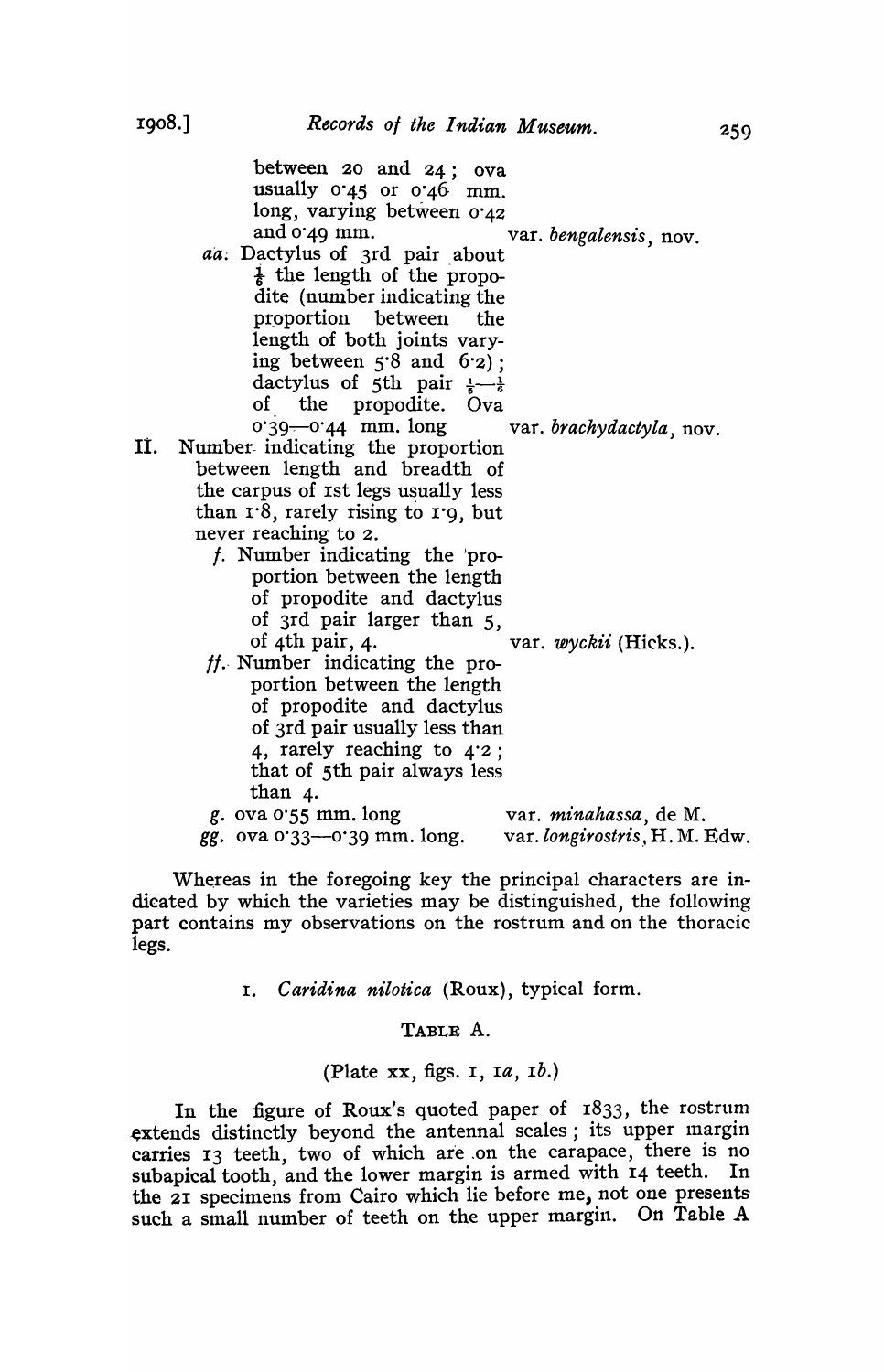the toothing-formulæ of the rostrum of 10 specimens are indicated. the other II specimens show the following toothing  $\frac{1}{1}$  :-

 $\frac{20^3 + I}{I4}$ ;  $\frac{20^2 + I + I}{II}$  (young individual).  $\frac{2I^2 + I + 2}{I^2}$  (young individual).  $\frac{22^3 + 1}{17}$ ;  $\frac{22^8 + 1 + 1}{15}$  $\frac{23^3+1}{14}$ ;  $\frac{24-?}{15}$ ;  $\frac{24^3+2}{12}$ ;  $\frac{25^3+1}{15}$ ;  $\frac{24^2+4}{2}$  (in this specimen the rostrum is  $\frac{1}{2}$  (in this specimen the rostrum is abnormal, quite

straight, longer than the carapace and than the scaphocerites, whereas the proximal row of teeth 'reaches to the end of the antennular peduncles; the teeth of the lower edge are wanting).

 $\frac{27^4 + ?}{27^{4} + ?}$  (the first two or three teeth of the lower probably 16 or  $17$ 

margin are grown together, the tip is broken off and the proximal row of teeth reaches beyond the scaphocerites).

In these specimens the usual number of proximal teeth of the upper margin proves therefore to vary from 20 to 24 and two or three are placed on the carapace. In four specimens one observes an isolated tooth between the proximal row and the subapical tooth, in one case even two isolated teeth are observed.

Of 16 specimens, in which the tip of the rostrum is well preserved 13 are armed with a single subapical tooth, in 2 specimens two are observed and in I even four, but the latter specimen is apparently abnormal, because the lower margin carries no teeth at all. In the specimens the rostrum of which is not injured, the number of teeth of the lower margin varies from II to 20, there being ordinarily II, 14, 15 or 16 teeth present. The rostrum commonly extends beyond the scaphocerites, appearing a little longer than the rest of the carapace. The proportion between the length of the unarmed terminal part of the upper edge and that of the proximal row of teeth is very variable; sometimes, as in the specimen figured by Roux, the proximal row appears little more than once and a half as long as the unarmed terminal part (Table A, Nos.  $5-8$ , in other cases the unarmed part is shorter and in No. 4 it measures barely one-third the length of the proximal row.

Though the carpus of the 1st pair of legs appears usually twice or more than twice as long as broad, it presents sometimes a stouter shape, as in No. 5 of the Table; in such specimens the carpus has exactly the same shape as in some individuals of the var.

<sup>&</sup>lt;sup>1</sup> In each formula near the number of proximal teeth a smaller type indicates how many teeth are placed on the carapace.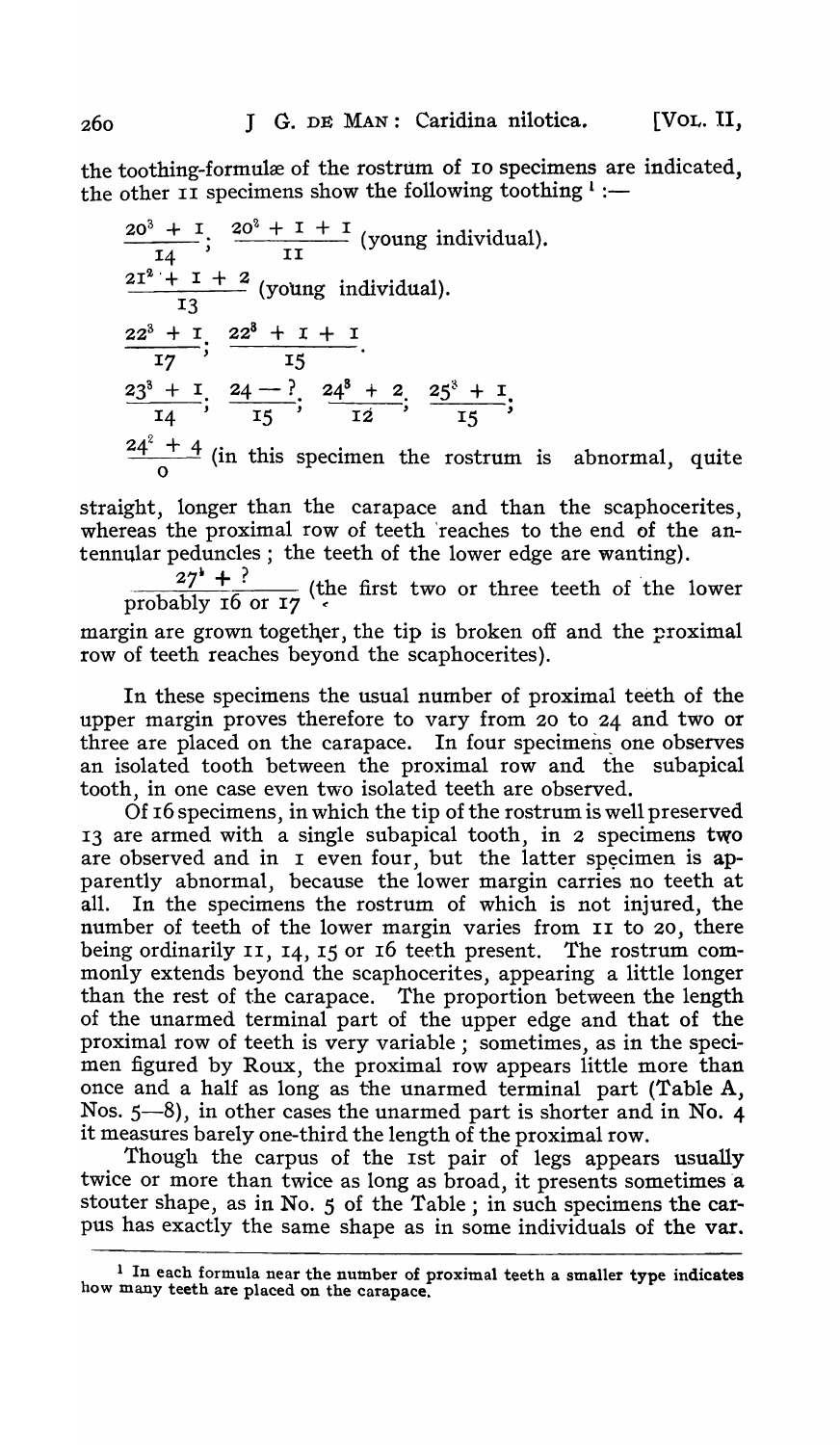*longirostris* from Oran, which variety may, however, still be distinguished by the more slender dactyli of the three posterior legs and by the much smaller eggs. The fingers of the 1st pair of legs are about once and a half as long as the palm, and those of the 2nd pair are also less than twice as long as the palm.

The ischium of the three posterior legs is unarmed. The meropodite of the 3rd pair of legs is armed with three stout spines. the first placed at the level of the proximal third part of the uppe: margin; the third is situated near the distal extremity, the second midway between the two others. Carpus of the three posterior legs with a similar spine near the distal extremity. The meropodites of the 5th pair of legs carry two spines, like those of the third  $pair: 0.24$  mm. long; the first is placed immediately beyond the middle, the second near the distal extremity.

The dactylus of the 3rd pair is usually armed with 8 or 9 spines the terminal claw included, in the largest specimen (No. I) it carried ro spines and in another (No. 8) I observed even  $12$ ; in a specimen 20 mm. long, on the contrary, the dactylus presented only  $\overline{\gamma}$  spines; their number appears, therefore, to be rather variable. The dactyli of the 5th legs are armed with 40-50 spinules.

\_ The eggs (fig. *Ib)* are *few in number but large,* larger than in all the other varieties except the var. *paucipara*, being 0.7-0.86 mm. long and 0.42-0.5 mm. broad. The size of the eggs is not only variable in different individuals, but those of one and the same specimen present slight differences as regards their length and breadth, So, *e.g.*, the ova of the female No. 3 presented the following measurements:  $0.7$  mm.  $\times$   $0.42$  mm.;  $0.7$  mm.  $\times$   $0.43$ mm.;  $0.7$  mm. x  $0.44$  mm.;  $0.71$  mm. x  $0.42$  mm.;  $0.73$  mm. x 0'44 mm.; 0'74 mm.  $\times$  0'44 mm. Of the female No. 5, however, the measurements were as follows:  $0.8$  mm.  $\times$   $0.47$  mm.;  $0.82$ mm. x· 0'47 mm.; 0'84 mm. x 0'49 mm.; 0'86 mm, x 0'48 mm.

The largest specimen, received from Capt, Flower, is a female with eggs, 29 mm.long.

The two specimens from Lake Victoria Nyanza (compare Table ·B) differ from the preceding by the dactyli of the three posterior legs; these joints show a *slenderer* shape, somewhat as in the var. *gracilipes* from Celebes, as is proved by comparing the two Tables A and B. In the ova-bearing female, 27 mm. long, the dactylus of the 3rd pair (fig. 2) is armed with IO spines, in the other with II; the dactyli of the 5th pair (fig.  $2a$ ) are armed with 49 and 50 spinules respectively. In the female 27 mm. long the ischium of the 3rd legs. is unarmed, the meropodite carries three spines, 0'21 mm. long, the 2nd spine is placed a little nearer to the proximal than to the distal extremity of the joint, the Ist just midway between the proximal extremity and the 2nd spine, the 3rd near the distal extremity. In the other specimen, however, the meropodite of the 3rd legs presented four spines, the 2nd somewhat nearer to the proximal than to the distal extremity, the 3rd just beyond the 2nd, the 1st midway between the 3rd and the proximal extremity, the 4th near the far end of the joint. The eggs (fig.  $2b$ )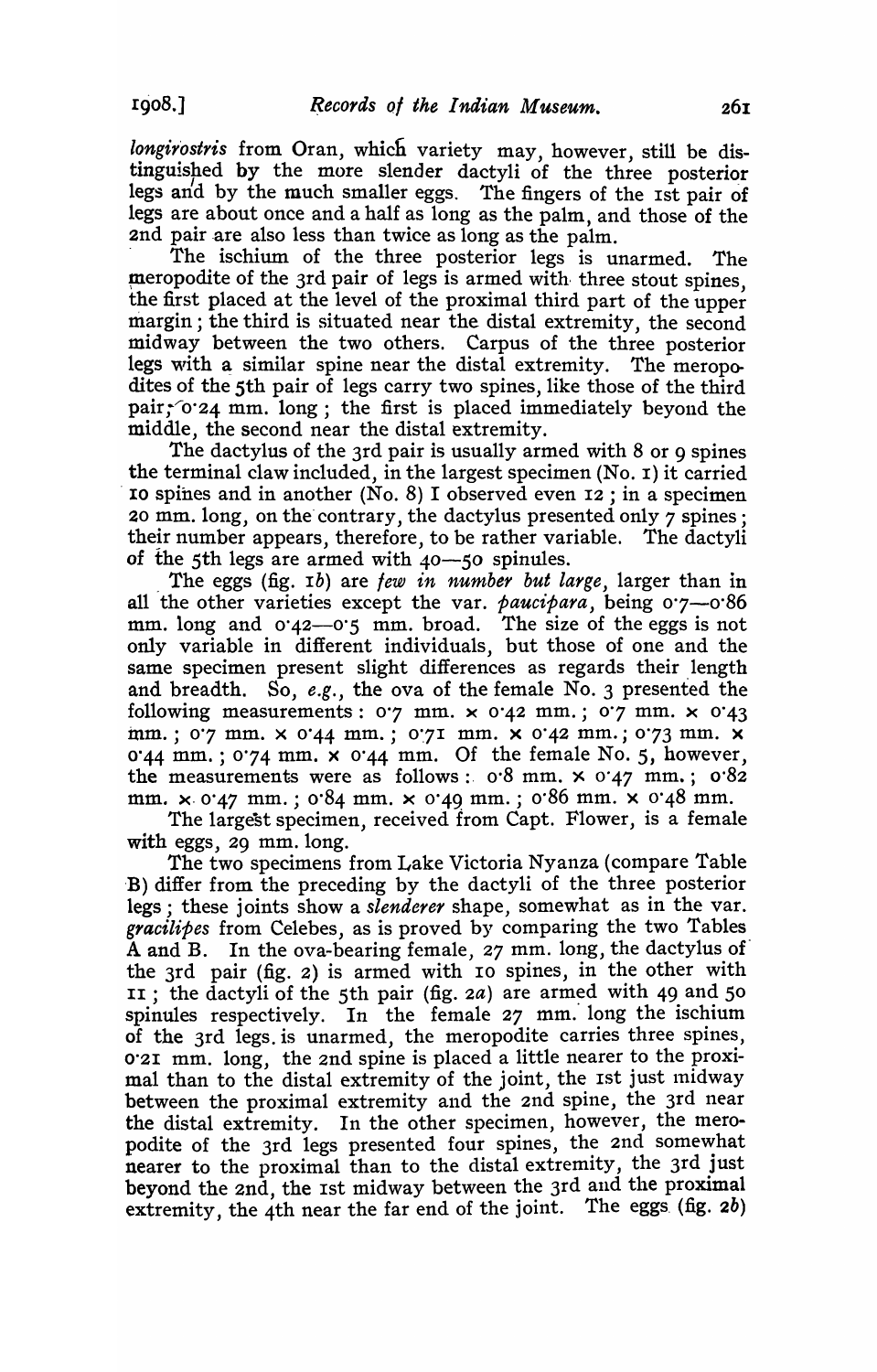of the female No. I are a little smaller than those of the typical form, being  $0.62-0.7$  mm. long and  $0.38-0.4$  mm. broad; the measurements of nine eggs are as follows:  $0.62$  mm.  $\times 0.38$  mm.; 0'62 mm. x 0'39 mm, ; 0'62 mm. x 0'4 mm. ; 0'63 mm. x 0'38 mm. ; 0'64 mm. x 0'39 mm.; 0'65 mm, x 0'4 mm. ; 0'66 mm. x 0'38 mm, ; 0'68 mm. x 0'4 mm. and 0'7 mm. x 0'39 mm.

The measurements of these eggs agree with those indicated by Dr. CaIman *(l.c,)* for specimens from the same Lake Victoria Nyanza; also as regards the measurements of the 1st legs, his specimens agree with those of Table B, but the dactyli of the three posterior legs are apparently a little shorter in CaIman's specimens,

#### 2. *Caridina nilotica* (Roux), var. *natalensis*, nov

#### TABLR C.

#### (Plate xx, figs. 3, *3*a, *3b,)*

Prof. Max Weber, in his quoted paper on the freshwater fauna of South Africa, referred numerous specimens collected by him in the rivers of Natal, partly to the typical form of *Car, wyckii* (Hicks.), partly to a new variety *paucipara.* A close examination of three adult ova-bearing females from the river Umgeni,—co-types received from him,--proved, however, that they only differ from the typical species, inhabiting Egypt, *by the much smaller size of the eggs, whereas they fully agree with it as regards the measurements*  of the thoracic legs (compare Table C with Table A).

According to Max Weber the dactyli of the 3rd pair should measure  $\frac{1}{6}$ , those of the 5th  $\frac{1}{6}$ , of the length of the propodites; in the three co-types, however, measured on Table C, the dactyli appear distinctly longer. But even when supposing that the dactyli are in other specimens indeed as short as indicated by Prof. Weber, there are apparently still other differences between this Natal variety and the var. *brachydactyla,* nov., from Celebes. The fingers of the 1st legs are in the females from the river Umgeni about once and a half as long as the palm, but in the var. *brachydactyla* 1 twice or more than twice as long; the fingers of the 2nd legs appear also comparatively longer in the var, *brachydactyla* than in the var. *natalensis.* The dactyli of the three posterior legs show a still stouter shape in the Indian variety, and those of the 3rd pair carry only six or seven spines, the terminal claw included, but in the var. *natalensis*, though sometimes seven, also often eight or nine, as was already indicated by Max Weber.

The ischium of the three posterior legs appears 'unarmed in the females from the river Umgeni. The meropodite of the 3rd legs is armed with three spines, the 1st just or nearly in the middle of the joint, the 3rd near the distal extremity and the 2nd midway between the 1st and the 3rd, or a little nearer to the 2nd. The

<sup>&</sup>lt;sup>1</sup> Prof. Weber did compare, of course, his Natal specimens with the material described by me in  $1892$   $(l.c.)$ ; the " typical form " of *Car. wyckii* appears now as the var, *brachyd.ctyla*.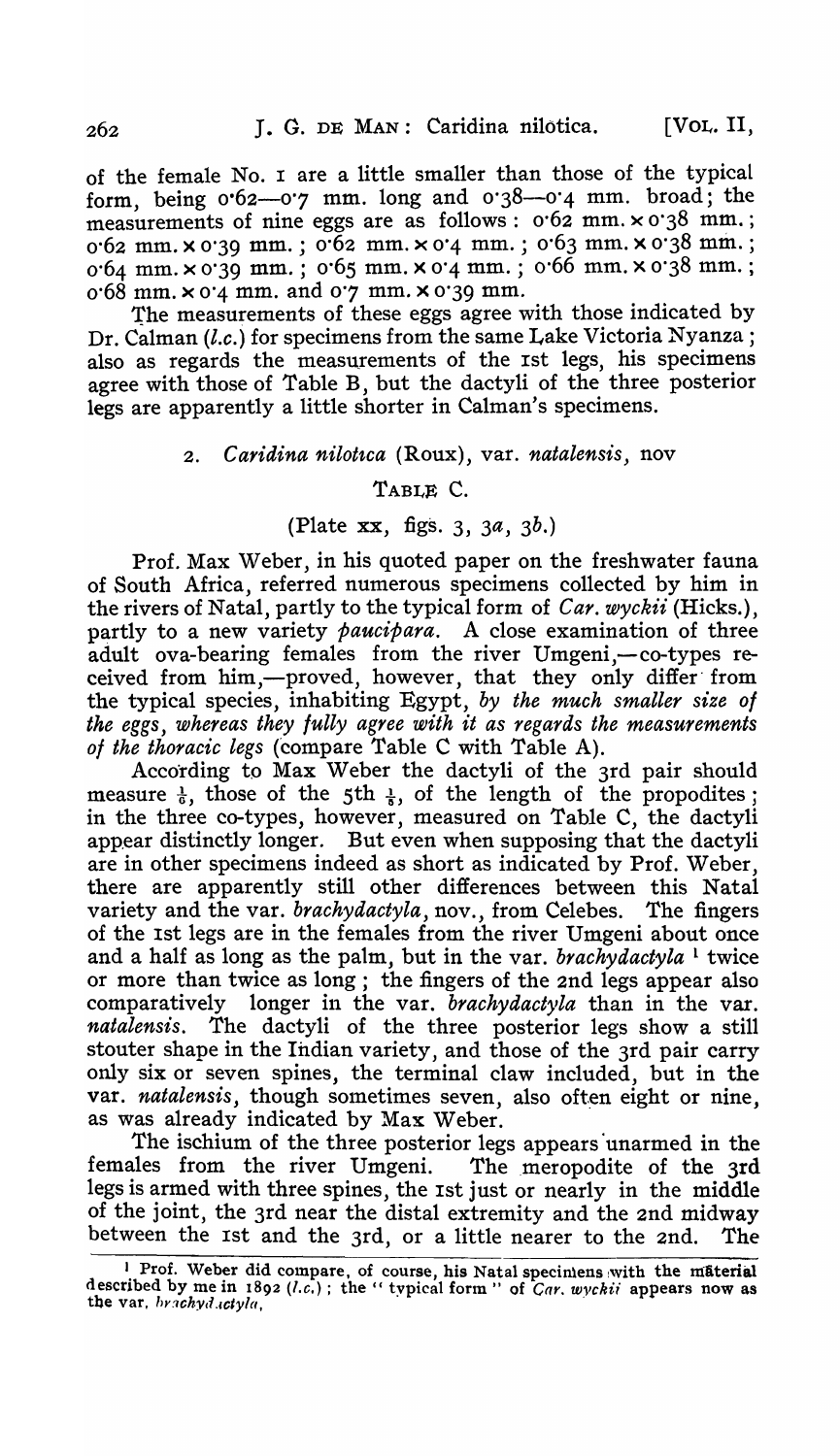carpus has also a' spine near the far end. The meropodite of the 5th legs has but one spine near the distal extremity, there is also a spine on the carpus near the far end, and one observes five small spinules between this spine and the proximal extremity of this joint,

The ova are  $0.42$ — $0.48$  mm. long and  $0.24$ — $0.295$  mm, broad, presenting the same size as those of the var. *bengalensis* and of the var. *brachydactyla.* The measurements of ten eggs are as follows:  $0.42 \times 0.27$  mm.;  $0.42 \times 0.29$  mm.;  $0.43 \times 0.26$  mm.;  $0.43$  $xo$  28 mm.; 0'44 x 0'24 mm.; 0'44 x 0'27 mm. (two eggs); 0.44 x 0.29 mm.; 0.455 x 0.285 mm.; 0.46 x 0.295 mm.

The specimens from the Lake Nyasa, described by Dr. Calman *(l.c.,* p. 190), are probably to be referred to this variety.

#### *3. Car'idina nilotica* (Ro~), var. *paucipara,* M. Weber.

#### TABLE D.

#### (Plate xx, figs. 4, *4*a, *4b.)*

Caridina wyckii, Hickson, var. paucipara, Max Weber, *l.c.*, p. 168.

This variety, which inhabits the rivers Umhloti and Umhlasine, and together with the var. *natalensis* the river Umbilo, all situated in Natal, differs from the typical form of Egypt (1) by the *slen· derer* dactyli of the 5th legs, which dactyli are armed with 60-74 spinules instead of 40-50; (2) by *somewhat larger* eggs; and (3) perhaps also by the rostrum. The teeth on the upper edge should be, according to Max Weber, 11-20 in number, less, therefore, than in the Egyptian species; in two of the five co-types the measurements of which are given in Table D the rostrum carries one subapical tooth, in two others this tooth is wanting altogether, in the fifth specimen the tip of the rostrum is injured. The unarmed terminal part is described as being somewhat shorter or just as long as the toothed part of the upper margin; in No.2 of Table D the unarmed part appears even a trifle longer than the row of teeth, in No. I it is just as long, and in two other specimens the toothed part appears once and a half as long as the unarmed one. As regards the number of teeth on the lower margin  $(12-18)$  this variety agrees with the typical form.

When the measurements of the legs given in Table D are compared with those of the Egyptian form in Table A, one observes a close resemblance except only in *the proportion between length and breadth* of the dactyli of the 5th pair; in the *paucipara* specimens this proportion varies between  $4.6$  and  $6.2$ , in the typical form, however. between 4 and  $4.6$ . It ought, however, to be remarked that in some specimens of both varieties the same number  $(4.6)$  sometimes occurs, and in these individuals the dactyli present just the same form. In the egg-bearing female No. 1 the ischium of the 3rd legs is armed with a spine near the far end of its lower margin; the meropodite carries three spines, the 2nd somewhat nearer to the distal extremity than to the proximal, the Ist midway between the 2nd and the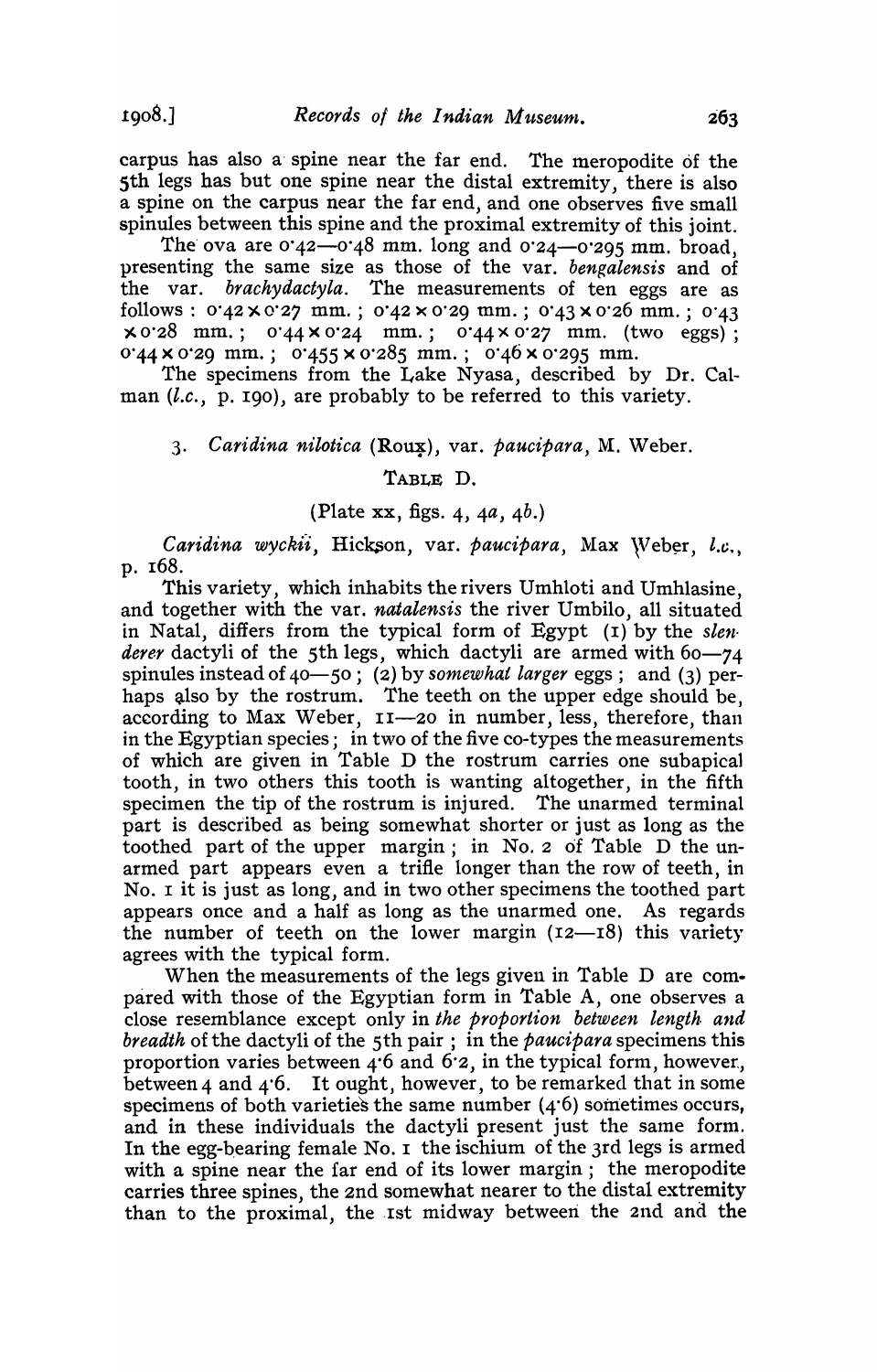proximal extremity, the 3rd near the far end. Carpus with a spine near the distal extremity. The ischium of the 5th legs is unarmed, the meropodite carries two spines, the 1st nearer to the distal than to the proximal extremity, the 2nd near the distal end. Carpus also with a spine near the distal extremity. Another co-type  $(No. 4)$  agrees as regards the armature of ischium and meropodite with the preceding specimen.

According to Weber's description the dactylus of the 3rd and 4th pairs should measure about  $\frac{1}{5}$ , that of the 5th  $\frac{1}{4}$  of the propodite: in the co-types measured on Table D, these dactyli appear a little longer.

The eggs (fig. *4b)* are few, in number and *the largest* of a11 the other varieties: they are 0.96-1.06 mm. long and 0.55  $-0.67$  mm. broad. Nine eggs of No. I presented the following measurements:  $0.96 \times 0.6$  mm.;  $0.97 \times 0.62$  mm.;  $0.98 \times 0.62$  mm.; 0.98 x 0.67 mm.; I x 0.62 mm.; 1.02 x 0.62 mm.; 1.02 x 0.63 mm.;  $1.02 \times 0.64$  mm.;  $1.05 \times 0.6$  mm. Four eggs of female No. 3 presented the following measurements:  $\mathbf{I} \cdot \mathbf{I} \times \mathbf{O}$  of mm.;  $\mathbf{I} \cdot \mathbf{O}4$  $\times$  0°64 mm.; 1°04 x 0°65 mm.; 1°06 x 0°62 mm.; and the measurements, finally, of four eggs of No. 4 were  $0.96 \times 0.55$  mm.; 0.97  $\times$  0.58 mm.; 0.98  $\times$  0.59 mm. and I  $\times$  0.58 mm.

#### 4. Caridina nilotica (Roux), var. *longirostris*, H. M. Edw.

TABLE E.

#### (Plate xx, figs. 5, *sa,* 5*h.)*

Caridina longirostris, H. Milne Edwards, Hist. Nat. Crust., ii, 1837, p. 363; de ,Man, *l.c.,* 1892, p. 396, tab. xxiv, fig. *29l, 29*m, 29 mm; Bouvier, *l.c.,* 1905, p. 78.

The 20 specimens, co-types, of *Car. longirostris* from the river Macta, Oran, that are lying before me are the same that were examined and figured by me in 1892. Ten have been measured (Table E). This form proved to be *quite different* from the Egyptian typical species; it may at once be distinguished *by 1:ts much smaller eggs* (fig.  $5b$ ), which are as small as those of the varieties *gracilipes,* de M., and *brachydactyla,* de M., from Celebes, being 0.33-0.39 mm. long and 0.21-0.26 mm. broad. So, *e.g.*, five eggs of the female No. 2, which was  $18\text{°S mm}$ . long, presented the following measurements: 0.35 x 0.21 mm.; 0.38 x 0.24 mm.; 0.38 x 0.25 mm.; 0.38 x 0.26 mm.; 0.39 x 0.23 mm.; and five eggs of the female No. 7, 16.5 mm. long, the following:  $0.33 \times 0.23$  mm.;  $0.34 \times 0.23$  mm.;  $0.36 \times 0.23$  mm.;  $0.36 \times 0.24$  mm.;  $0.37 \times 0.25$ mm.

The toothing-formulæ of the rostrum of three specimens that are not in the Table are as follows :-

$$
\frac{15^1+1}{13}; \frac{18^2+1}{14}; \frac{19^2+1}{15} ;
$$

and in these specimens the proportion between the length of the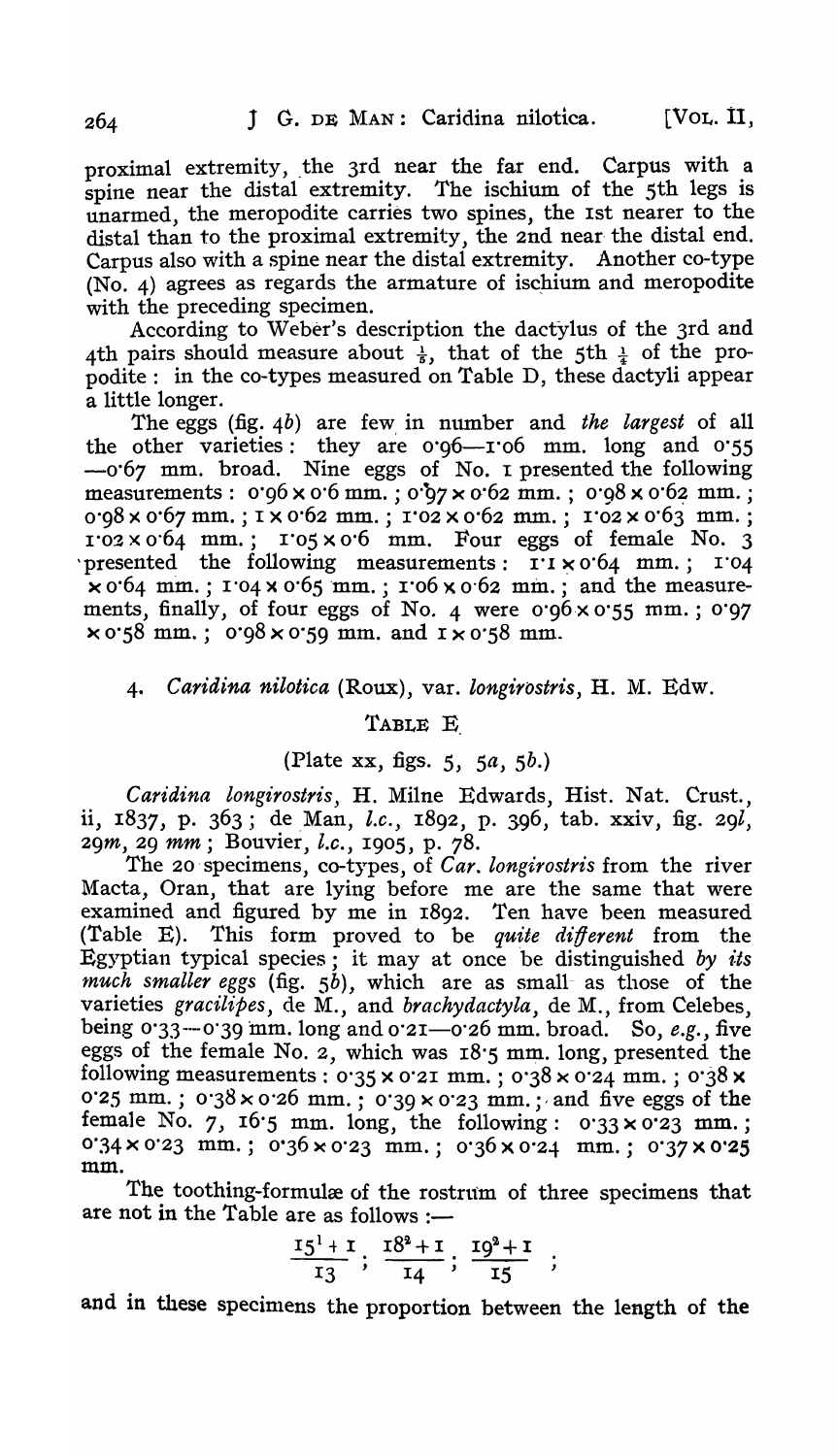toothed part and. that of the terminal unarmed part of the upper margin is respectively expressed by the numbers  $1.38$ , 2 and  $1.4$ . Besides one subapical tooth, the upper edge is armed with  $I_4$ -2I teeth, the lower with II--17. On an average the toothed part of the upper edge appears only once and a half as long as the terminal unarmed part, but in the typical form from the Nile the unarmed part is usually *shorter*, measuring sometimes even barely onethird of the toothed part (Table A, No. 4). My contention  $(l.c.,)$ 1892, p. 396) that all the upper teeth are placed on the rostrum proper, proved to be erroneous, for one or two are placed on the carapace behind the orbital margin. This variety is, however, also distinguished by the thoracic legs. The carpus of the Ist legs appears usually *broader* in proportion to its length than in the typical form of Egypt and than in the other varieties, except the var. *wyckii,* Hicks., and the var. *minahassa,* de M. The average number, indeed, indicating the proportion between length and breadth of the carpus is for the eight measured specimens from the river Macta  $r64$ , but for the ten of the typical form from Cairo 2; the carpus of the var. *longirostris* appears therefore *on the aver*age once and a hall as long as broad. As is proved by the measuremente;, the shape of the carpus of the 2nd legs is *very variable:* in some specimens; indeed, this joint is not quite four times, but in . other cases almost five times as long as broad.

\_ The dactyli of the three posterior legs are always *a little longer than one-fourth of the propodite*, nearly as in the Egyptian form, but they are *a little slenderer*; those of the 3rd pair are armed with  $7$ -IO spines, the terminal claw included, those of the 5th with 35-40. The ischium of the 3rd legs carries a spine in the middle, the meropodite of these legs is armed with 3 spines, the 2nd about in the middle, the Ist midway between the 2nd and the proximal extremity, the 3rd near the distal end. Carpus with a spine near the far end and with two smaller spinules between this spine and the proximal extremity. The meropodite of the 5th legs carries a spine just in the middle and one near the distal extremity, while one also observes a spine near the distal end of the carpus.

The var. *longirostris* attains a length of 19 mm., its size being smaller than that of the typical form.

#### 5. *Caridina nilotica* (Roux), var. *bengalensis*, nov.

TABLE F.

#### (Plate xx, figs. 6, 6a, 6b.)

*Caridina wyckii* (Hickson), Henderson, "A Contribution to Indian Carcinology," I893, p. 434 (Trans. Linnean Soc. Zoo1., Ser. 2, vol. v); Nobili, Boll. Mus. Zool. Torino, xviii, No. 452, 1903, p.6.

The 191 specimens enumerated above and collected in brackish ponds at Port Canning and at Dhappa, near Calcutta, apparently belong to a new variety, different from those living in Africa as also from the varieties that have been observed on the islands of the Indian Archipelago. This new variety differs· from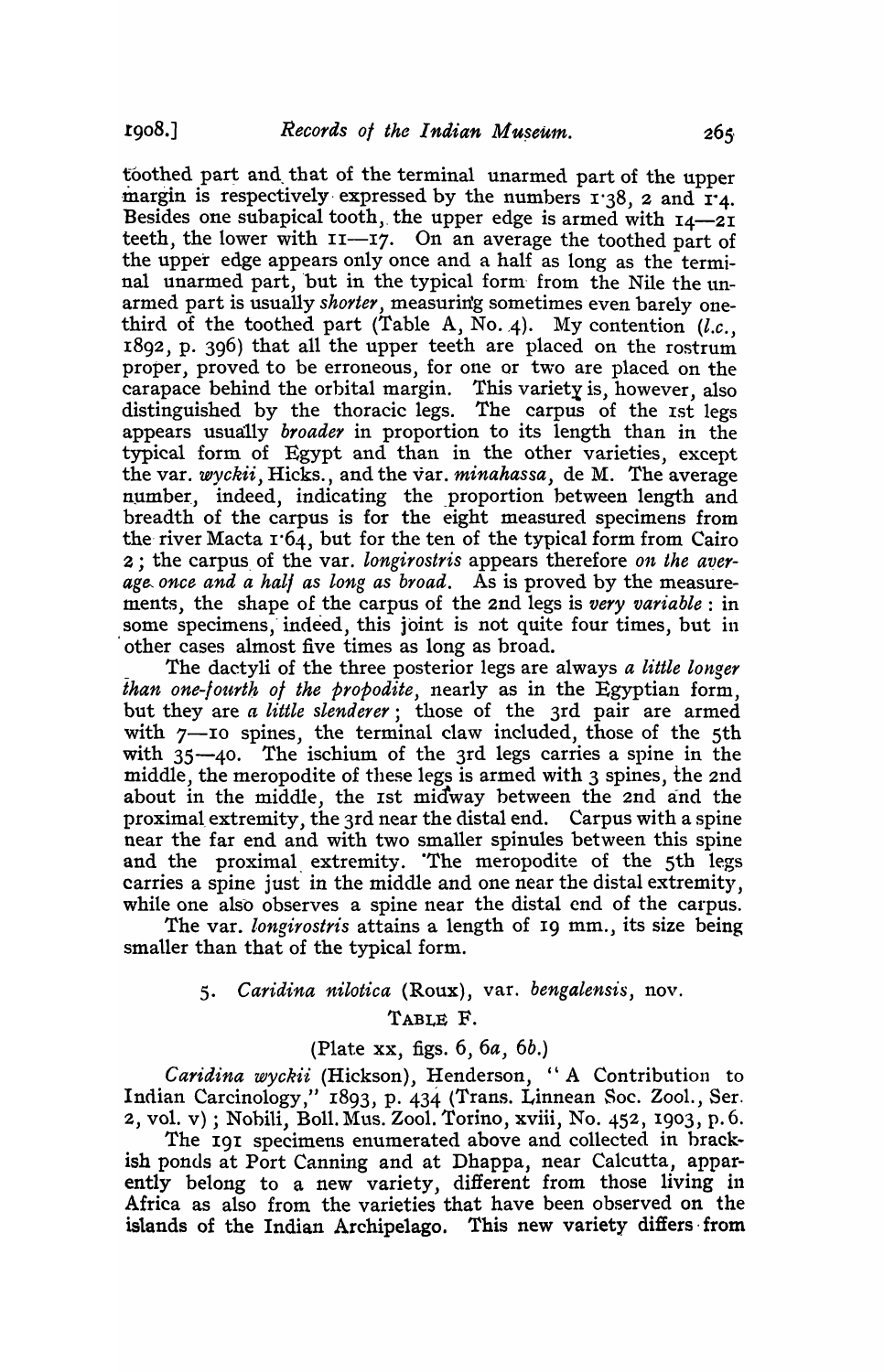the typical form of *Car. nilotica* of Egypt by the *slenderer* dactyli of the three posterior legs and by the *much smaller* eggs; it presents a greater resemblance to the var. *gracilipes,* de M., from Celebes.

The examination of 61 specimens, mostly adult or egg-bearing, from Port Canning, proved the following: *The usual number 0/ teeth in the proximal series of the upper margin varies between 20 and* 24 ; in ten specimens 24 teeth were observed, in nine 23, in nine 22, in ten 21 and in eight 20; in two specimens the proximal row consisted of 25 teeth, in three of 26, in three of 27, in one of 29 ; in only two individuals were 19 teeth and in only one (very young) specimen were 17 teeth observed. The rostrum usually extends slightly beyond the antennal scales, or it appears just as long, rarely is it a little shorter. In all the specimens the proximal row of teeth appears *considerably longer* than the terminal unarmed part and the proportion between the length of the latter and that of the proximal row of teeth is as  $\overline{1}$  : 2-4.5. Whereas in the adult ova-bearing female (No. 1 of Table F)  $28$  mm. in length, the proximal row of teeth is only twice as long as the terminal unarmed part, it is 4 or 5 times as long in a quite young specimen (No. IS) 12'5 mm. in length, and, as is shown by the Table, the other specimens present all possible intermediate proportions. Usually two teeth are' placed on the carapace, often, however, three and in one specimen four teeth are placed on the carapace. One observes one subapical tooth as often as two; of the 61 specimens 24 carried one subapical tooth, in 31 two subapical teeth were found, in 2 three and in I specimen even four (compare the toothing-formulæ). In some specimens one or two isolated teeth occur on the unarmed terminal part of the upper edge between the proximal row and the subapical tooth: of the  $61$  examined specimens, 13 presented one isolated tooth and in one case two existed. The usual number of teeth on the lower margin varies between II and 14: of the 61 specimens in sixteen the lower margin was armed with II teeth, in eleven with 12, in eight with 13; in ten with 14, in two with  $15$ , in two with 16, in one with 17, in five with 10, in three with 8 and' in one with 6. One of the specimens in which the lower margin is armed with 8 teeth and also that with 6 are adult ova-bearing females.

The largest specimen from Dhappa (26"5 mm. long) differs a little from the preceding. The rostrum projects with one-third of its length beyond the antennal scales) *i.e.,* farther than in the Port

of its length beyond the antennal scales, *i.e*., farther than in the Port<br>Canning specimens ; it is  $\frac{2I^1 + I}{I}$  dentate and the two foremost 13 teeth of the upper margin are farther distant from each other than the rest. In this specimen the proximal row of teeth is but  $r \cdot 8$ times as long as the terminal unarmed part.

In Table F the toothing-formulæ of 16 specimens are indicated; the formula--

$$
\frac{17^2+1+1}{6}
$$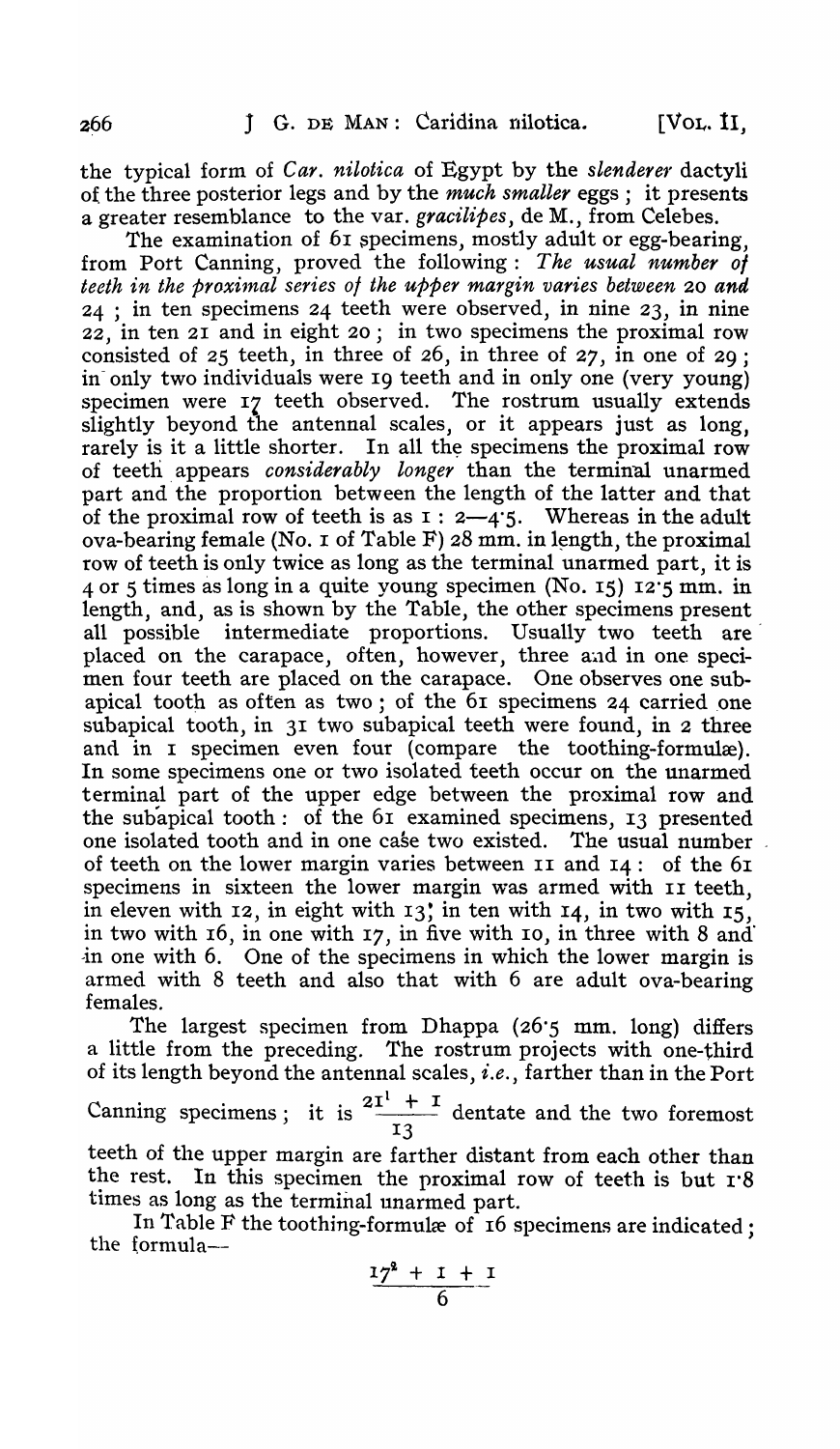1908.]

is that of an ova-bearing female,  $16.5$  mm. long, the rostrum of which is slightly shorter than the scaphocerites and than the carapace; and the formulæ of  $45$  other specimens, all from Port Canning, are as follows :-

| $\frac{19+1+2}{11}$ , one specimen.                                        | $\frac{22^2 + 1 + 2}{2}$ , one specimen.<br>13                              |
|----------------------------------------------------------------------------|-----------------------------------------------------------------------------|
| $\frac{10^2 + 1}{11},$ , ,, ,                                              | $\frac{22^3+2+1}{12}$ , , , ,                                               |
| $\frac{20^2+1}{8}$ , , , ,                                                 | $\frac{23+2}{8}$ , ,, ,,                                                    |
|                                                                            |                                                                             |
| $\frac{20^2+3}{10}$ , ,, ,                                                 | $\frac{23^{9}+2}{10}$ , , ,                                                 |
| $\frac{20^2+2}{II}$ , ,, ,,                                                | $\frac{23^2+2}{12}$ , two specimens.                                        |
| $\frac{20^2+1}{13}$ , ,, ,                                                 | $\frac{23^2+1}{14}$ , one specimen.                                         |
| $\frac{20^4 + 1}{13},$ , , , , ,                                           | $\frac{23^4+2}{14}$ , ,, ,                                                  |
|                                                                            |                                                                             |
| $\frac{20^2 + 1 + 1}{12}$ , ,, ,,                                          | $\frac{23^2+1+?}{14}$ , one                                                 |
| $\frac{20^3 + 1 + 2}{12}$ , ,,<br>$\overline{\phantom{a}}$                 | $\frac{23^2+1+2}{11}$ , ,, ,                                                |
| $\frac{2I^3+2}{8}$ , a female with eggs.                                   | $\frac{24^2+1}{10}$ , ,, ,                                                  |
| $\frac{2I^2+2}{IQ}$ , one specimen.                                        | $\frac{24^3+2}{10}$ , , ,                                                   |
| $\frac{2I^2+I}{\tau\tau}$ , two specimens.                                 | $\frac{24^8+2}{12}$ , ,<br>,,                                               |
| $\frac{2I^2+2}{I2}$ , one specimen.                                        | $\frac{24^{4}+1}{12},$ ,,<br>$, \,$                                         |
| $\frac{21+3}{13}$ , ,, ,                                                   | $\frac{24^8+2}{13}$ , ,                                                     |
|                                                                            | $\bullet$                                                                   |
| $\frac{2I^{8} + I + I}{I4}$ , one,                                         | $\frac{24+1+2}{13}$ , ,, ,                                                  |
| $\frac{22^2+1}{II}$ , , , ,                                                | $\frac{24+1+4}{11},$ ,<br>,,                                                |
| $22^3 + I$<br>$\frac{x+1}{11}$ , one egg-bearing female,<br>15'5 mm. long. | $rac{14}{25^3 + 1}$<br>$\frac{1}{\pi}$ ,<br>$\overline{\phantom{a}}$<br>,,, |
|                                                                            |                                                                             |
| $\frac{22^8 + 1 + 1}{II}$ , two specimens.                                 | $\frac{26^3 + 1}{14}$ ,<br>$\rightarrow$<br>,,                              |
| $\frac{22^2+2}{11}$ , one specimen.                                        | $\frac{26^3+2}{16}$ , ,<br>$\overline{\phantom{a}}$                         |
| $\frac{22^8+2}{12}$ , , , ,                                                | $\frac{27^4+2}{12}$ , ,<br>$\mathbf{y}$                                     |
|                                                                            |                                                                             |
| $\frac{27^8+1}{14}$ , ,, ,                                                 | $\frac{29^2 + 1 + 2}{15}$ , ,<br>در                                         |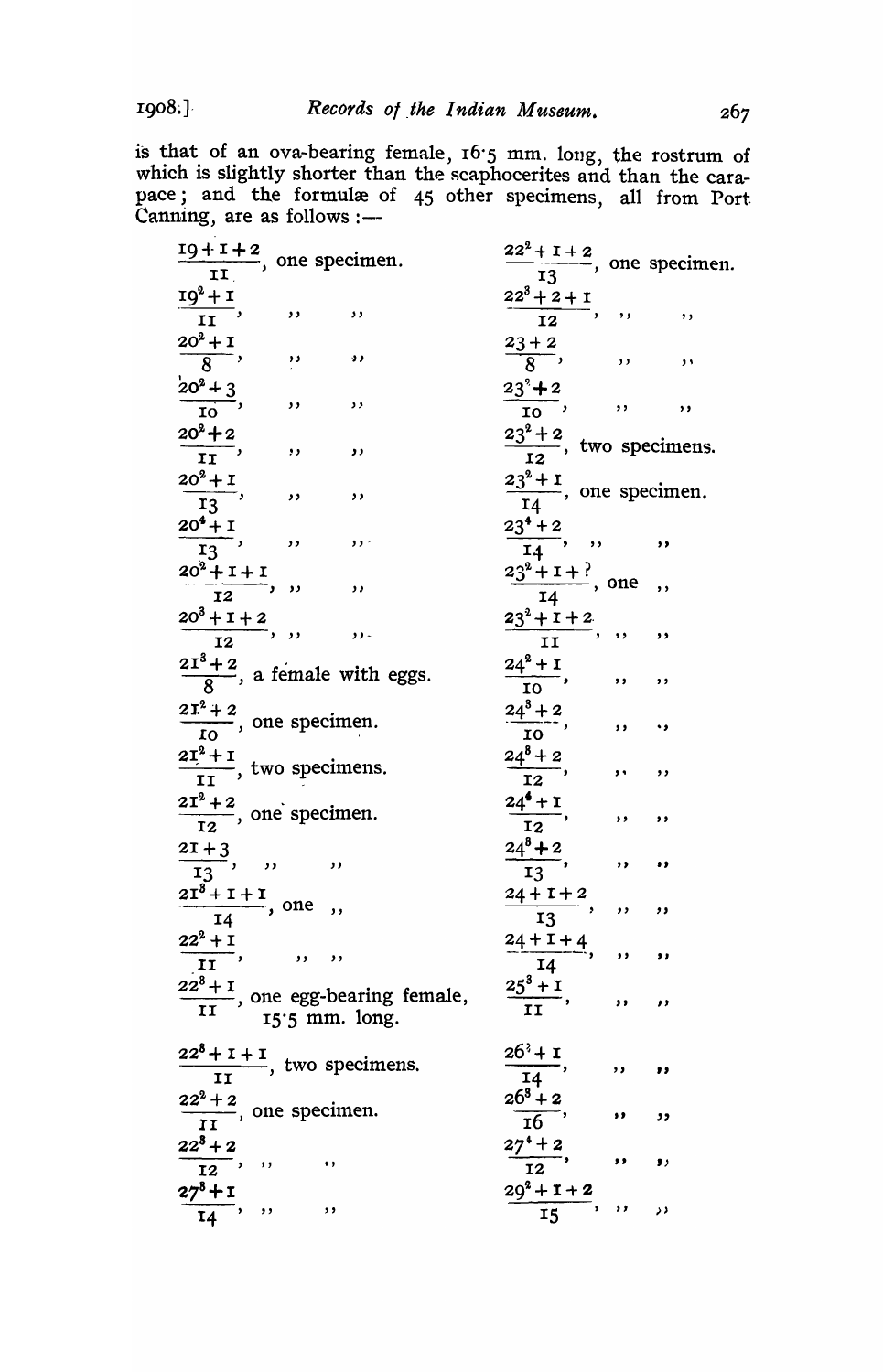According to my original description in Max Weber's Zoolog. Ergebn. einer Reise in Niederl. Ost-Indien, ii, 1892, p. 393, pl. xxiii, figs. 29 and 2g*e,* according to' Schenkel (Beitrag z. Kenntniss\_ der Dekapoden-fauna von Celebes, 1902, p. 498) and also according to Bouvier *(l.c.,* 1905, p. 73), the rostrum of the var. *gracilipes*  is characterised (I) by the proximal row of the upper edge consisting of 12-20 teeth, the usual number being  $15-17$  (de Man); (2) by the occurrence, usually, of one subapical tooth, rarely two; (3) by the unarmed terminal part being longer than the proximal row, or just as long, or rarely shorter, but in the latter case the proximal row of teeth is no more than twice as long as the unarmed part. Schenkel, indeed, remarks about the rostrum: "meist ungefähr die Hälfte, seltener nur  $\frac{1}{3}$  des Oberrandes zahnlos." In a single. specimen from the river Bonéa on the island of Saleyer the upper margin presented 24 teeth (de Man, *l.c.,* 1892, p. 395), but this is, no doubt, an exceptional case.

The upper surface of the telson carries four pairs of spinules, in some specimens five spinules were observed on one side and four on the other; the telson ends posteriorly in a very short tooth, 0'06 mm. long, whereas the hinder edge itself, *i.e .. ,* the linear distance between the outer angles, is 0'35 mm. broad; at either side of the median tooth four spines are inserted, the first of which, at the outer angle, is the shortest of all— $o$ 'I2 mm. long; the next spine is the longest--0'33 mm. ; the third and the fourth are subequal, the third being  $0.22$  mm. long, the fourth, contiguous to the median. tooth, 0·2 mm. The telson of typical specimens of the var. *gracilipes,*  de M., from Maros, Celebes, which are lying before me, fully agrees with that of the Bengal variety.

External maxillipeds reaching to the end of the antennular peduncle.

The legs of the Ist and 2nd pair agree with those of the typical form from Egypt and' also with those of the var. *gracilipes.*  The carpus of the 2nd legs presents a rather variable form: sometimes (No. I) it is very slender, as in the vat. *gracilipes,* but in other specimens, also adult, its shape is as stout as in the var. *longirostris* from Oran (egg-bearing female No. 3).

The dactylus of the 3rd pair of legs (fig. 6), which is armed with 8-10 spines, the terminal claw included, usually presents *the same slender shape* as In the var. *gracilipes,* it being 4 or more than 4 times as long as broad ; rarely, however, has the dactylus the same stout shape as in the typical *Car. nilotica* from Egypt, so, *e.g.*, in the egg-bearing female No. 7, the dactylus of which is  $3.8$  times as long as broad. The meropodites of the 3rd legs are, in the adult female, No. I, ten times as long as broad and armed with three stout spines of equal length ( $o$ '26--0'27 mm.); the first is inserted a little nearer to the proximal than to the distal extremity, the second is as far distant from the distal extremity as the first from the proximal, and the third is placed close to the distal-extremity. A similar spine occurs near the middle of the ischium and another near the distal end of the lower margin of the carpus.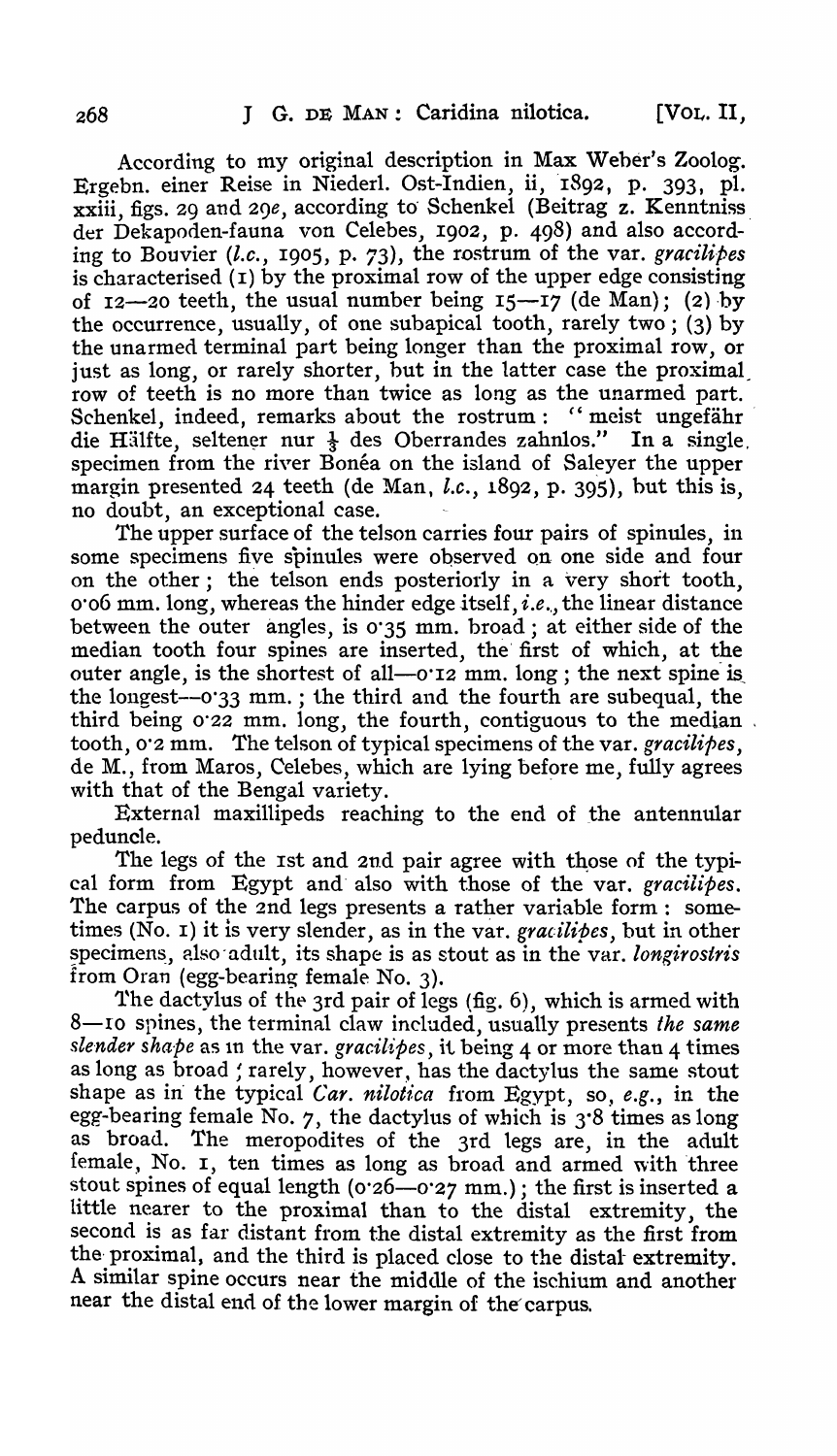The meropodites of the 5th pair—nine times as long as broad are armed with one spine just beyond the middle and another near the distal extremity; also a spine near the distal end of the carpus. The dactyli, which are armed with 45-55 spinules, have *the same slender shape* as in the var. *gracilipes*, being five or more than five times as long as broad.

The eggs (fig. *6b)* are a *little larger* than those of the val. *gracilipes*; they are usually  $0.45$  or  $0.46$  mm. long and  $0.28$  mm. or 0'3 mm. broad, the length varying between 0'42 mm. and o' 49 mm., the breadth between 0'25 mm. and 0'3 mm. Females (15·5 mm. long) gathered in December in the brackish ponds of Port Canning are already provided with eggs which are of just the same size as those of the largest specimens, as, *e.g.,* those of the female (28 mm. long) collected in November.

This variety has also been observed by Henderson at Madras and by Nobili at Pondicherry.

#### 6. *Caridina nilotica* (Roux), var. *wyckii* (Hickson).

Dr. CaIman *(l.c.,* 1907, p. 190) has pointed out, as was already made probable by Prof. Bouvier, that the species described by Hickson *(l.c.)* as *Atya wyckii,* has the first carpus exactly as in the types of *Car. longirostris*, H. M. Edw., and he adds that specimens received from Prof. Hickson agree very closely with the var. *minahassa* described by me, differing chiefly in the shorter dactylus of the three posterior legs, that of the 4th pair being less than onefifth, and that of the 5th pair one-fourth of the corresponding propodus. Hickson's species, which was discovered in Lake Tondano. situated also in that mountain district of Minahassa, Celebes, thus proves to be a proper variety distinguished from the var. *minahassa,* de M., as from the var. *longirostris,* H. M. Edw., *by the short dactyli* of the three posterior legs. Unfortunately neither Hickson nor CaIman indicate the size of the eggs. Hickson's variety is not lying before me, so that as regards the other characters of this form I must refer to his paper.

#### 7. C *aridina nilotica* (Roux), var. *brachydactyla* nov.

#### TABLE G.

#### (Plate xx, figs.  $8 \text{ } a \rightarrow c.$ )

Synon.: *Caridina wyckii*, de Man, *l.c.*, 1892, pp. 386-393, tab. xxiv, fig. 29/, *29g, 29i, 29ii, 29k, 29cc, 29dd* (typical form).

The preceding remarks about the var. *wyckii* (Hickson) prove at once that that form which I considered in 1892 *(l.c.)* to be the typical form of *Car. wyckii,* is, indeed, quite distinct, differing chiefly by the more slender carpus of the 1st pair of legs. This carpus, indeed, appears  $2^1 - 2^1$  times as long as broad, presenting the same form as in the typical *Car. nilotica* from the Nile. This variety, which has been observed on the islands of Celebes, Saleyer and Flores, may henceforth be known under the name of *brachydactyla*.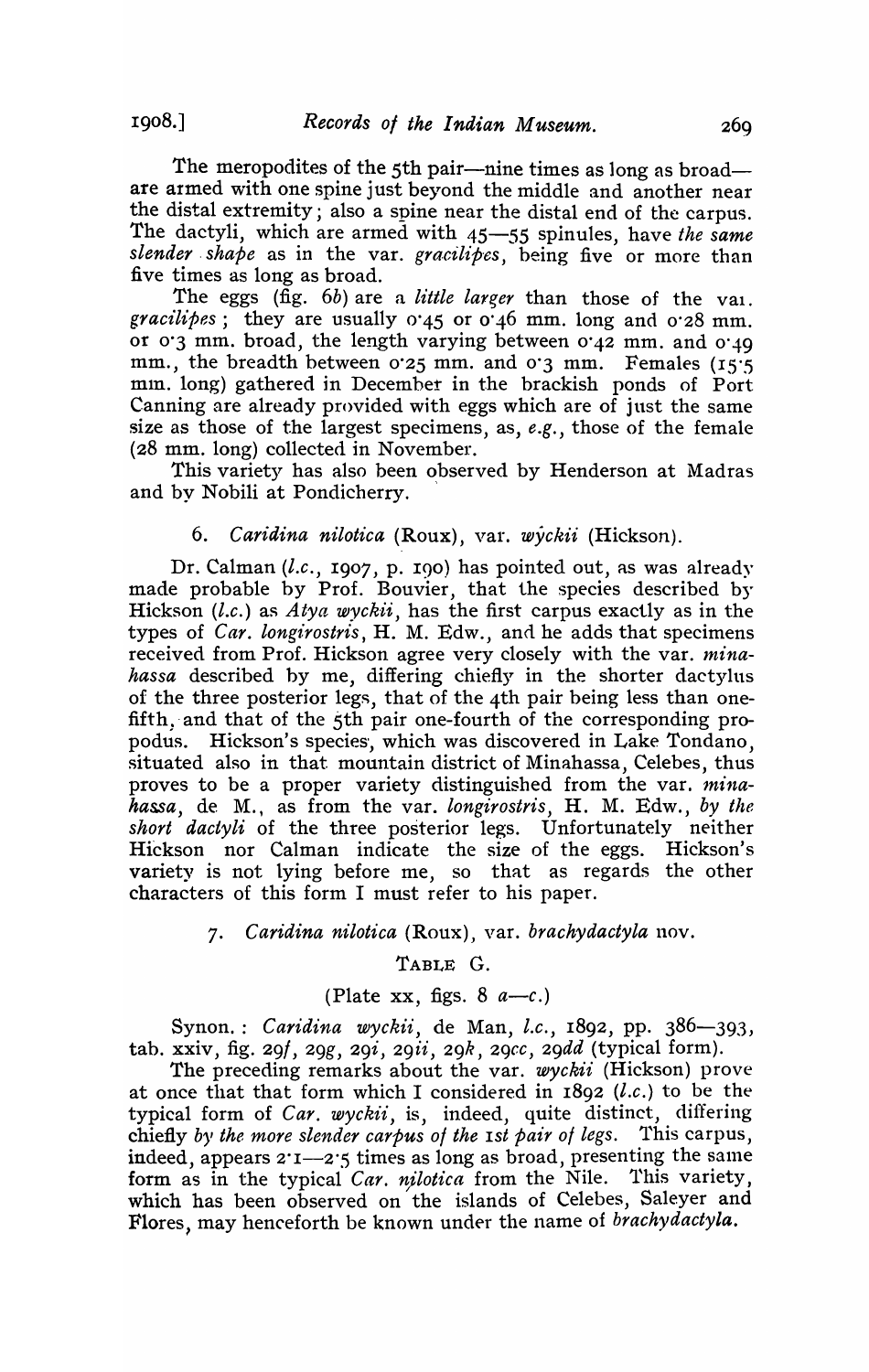Though it has been fully described in my work of 1892, I wish to add the following: In this work, p. 390, the fingers of the first legs are said to be about once and a half as long as the palm; this observation, probably made by means of a feeble magnifying-glass, proved to be erroneous. Four adult ova-bearing females, co-types of the specimens described in 1892 and taken out of Prof. Weber's collection, have now been exactly measured under the microscope, (Table G): the fingers of the 1st pair now appear to be  $2-\overline{2\cdot 5}$  times as long as the palm. The carpus of the 2nd legs appears in The carpus of the 2nd legs appears in some specimens very slender (six times as long as thick distally) (Table  $G$ , No. 3), but in other individuals it presents the same form as in the typical *nilotica* from the Nile and as in the var, longirostris. The fingers of the 2nd chelæ now prove also to be more than twice as long as the palm.

There is no spine on the ischial joint of the three posterior legs. The meropodites of the 3rd legs are armed with 3 spines; the 2nd spine is placed just beyond the middle, the 1st midway between the 2nd and the proximal extremity of this joint or somewhat nearer to the 2nd spine, the 3rd near the distal extremity. Carpus with a spine near the far end. The dactyli measure about  $\frac{1}{6}$  the The dactyli measure about  $\frac{1}{6}$  the length of the propodite.

The meropodites of the 5th legs carry one spine near the distal extremity, as also their carpus; the dactyli are also short, measur· ing  $\frac{1}{5}$  the length of the propodite.

Quite characteristic is *the stout shape* of the dactyli of the threeposterior legs, though it ought to be remarked that the shape of those of the 3rd legs is somewhat variable *(cf.* Nos. I and 4 of Table G).

The eggs are very numerous and small, 0.39-0.44 mm. long and 0.22-0.25 mm. broad, presenting nearly the same size as those of the var. *bengalensis* and *natalensis*. Nine eggs of the female No. *i* from Mbawa, Flores, show the following measurements: 0·39 mm. x 0.23 mm.; 0.4 mm x 0.23 mm.; 0.4 x 0.24 mm.; 0.41 x 0.22 mm.;  $0.42 \times 0.23$  mm.;  $0.42 \times 0.24$  mm.;  $0.42 \times 0.25$  mm.;  $0.43$  $\times$  0.23 mm.; 0.44  $\times$  0.24 mm.

### *8. Caridina nilotica* (Roux), var. *gracilipes,* de M.

TABLE H.

#### (Plate xx, figs.  $7, 7a, 7b$ .)

*Caridina wyckii,* Hickson, var. *gracilipes,* de Man, *l.c., 18*9*<sup>2</sup> ,*  p. 393, tab. xxiv, figs. 29 *a--e.* 

This variety, which inhabits the islands of Celebes and Saleyer, is chiefly characterised by the slender dactyli of the three posterior legs, by the carpus of the Ist legs being twice or a little more than twice as long as broad, by the shape and toothing of the rostrum and by its small eggs, which are usually 0.35 mm. long. Three co-types, adult ova-bearing females, from Maros, Celebes, are measured on Table H. In two of the three the fingers of the 1st chela appear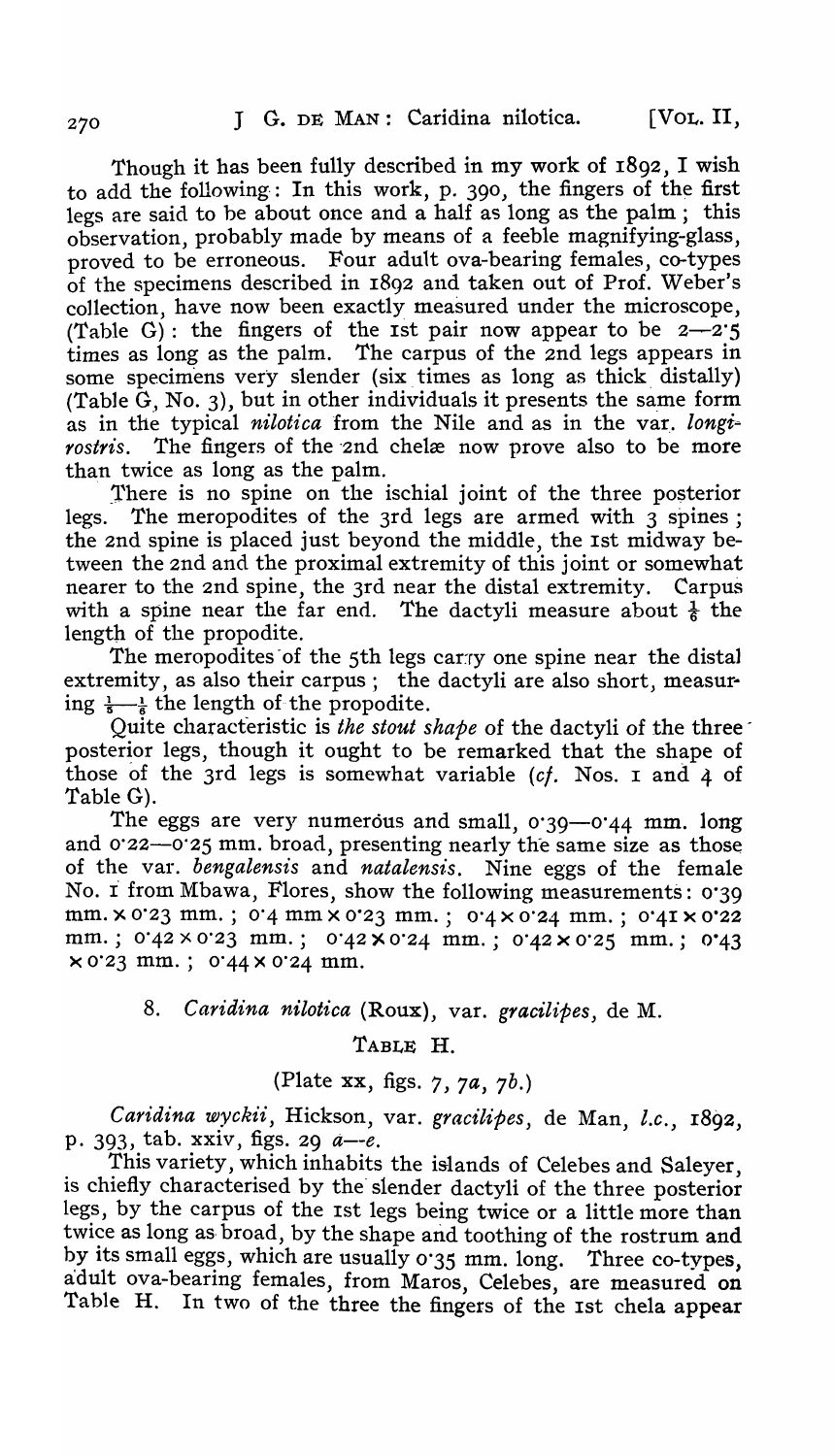a little more than once and a half, and those of the 2nd pair 1.8 to 2 times as long as the palm. The dactyli of the 3rd legs, which in two of the three females appear a little shorter, but in the third even a little longer than  $\frac{1}{4}$  of the propodite, are armed with 9 or IO spines, the terminal claw included, but, according to the original description, they are often armed with II or I2 spines.

The specimens referred by Schenkel *(l.c.*, p. 498) to this variety seem partly to belong to another form,—probably to the var. *wyckii* (Hicks.),—because in some of his specimens the carpus presented the same shape as in the var. *tongirostris.* 

1'he var. *gracilipes* is most closely related to the var. *bengalensis,*  from which it seems to differ by the characters of the rostrum and by slightly smaller eggs.

#### 9. *Caridina nilotica* (Roux), var. *minahassa*, de M.

#### TABLE I.

#### (Plate xx, figs. g, *ga, gb.)*

*Caridina nilotica* (Roux), var. *minahassa,* de Man, *l.c.,* Ig02, p.895·

Table I is taken from that in the quoted paper, the numbers having been calculated. 'fhis variety is *most closely related* to the var. *longirostris*, H. M. Edw., from Oran, but differs (1) by the much *larger size* of its eggs which are 0.55 mm. long, or once and a half as long as those of the variety inhabiting the river Macta; (2) by the dactyli of the third legs being *slightly shorter* in proportion to the length of the propodite (compare Tables E and I). The dactyli of the three posterior legs have the same slender shape as those of the varieties *longirostris* and *gracilipes*, but those of the third pair are armed with  $7$  or  $8$  spines, the terminal claw included, whereas those of the fifth pair carry  $33$ — $38$  spinules as in the African variety.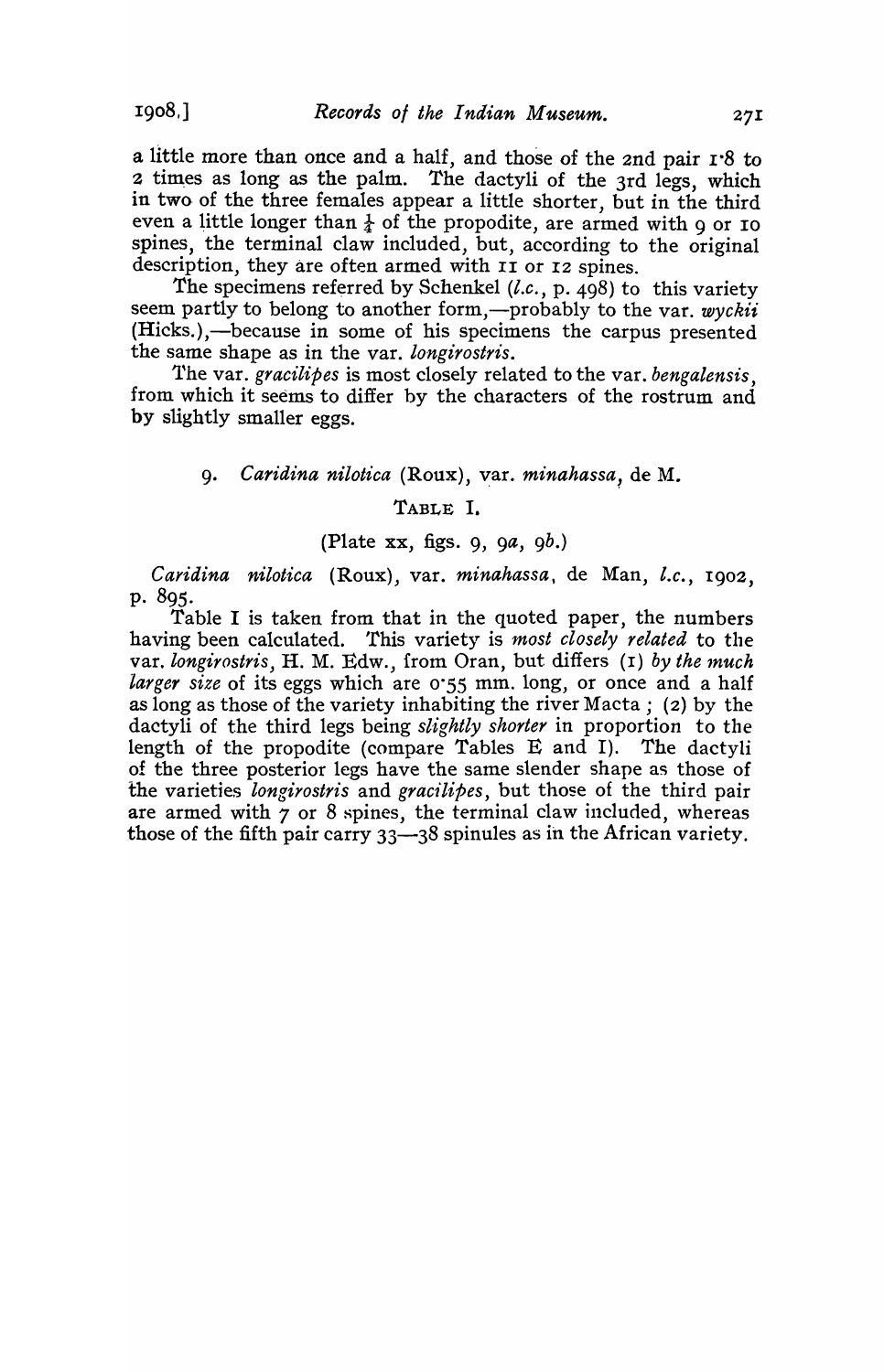*M eas-urements* of *the typical* form *01* Caridina

|                                                                                       |                  | No. $1$           | No. 2                    | No.3               |
|---------------------------------------------------------------------------------------|------------------|-------------------|--------------------------|--------------------|
| Length from tip of rostrum to tip of telson<br>in millimetres                         |                  |                   |                          |                    |
|                                                                                       |                  | 29<br>$23^3 + I$  | 28:5<br>$19 + 1 + 1 + ?$ | 27.5<br>$19^3 + ?$ |
| Toothing-formula of the rostrum                                                       |                  | 20                | 16                       | 11                 |
| Rostrum longer $>$ , or shorter $<$ than the<br>scaphocerites                         |                  | $\geq$            | >                        | ⋗                  |
| Rostrum longer $>$ , or shorter $<$ than the<br>carapace                              |                  | $\geq$            |                          | $\geq$             |
| Proportion between the length of the tooth-<br>ed and that of the unarmed part of the |                  |                   |                          |                    |
| upper margin<br>Length of carpus                                                      |                  | 2<br>$\mathbf{I}$ | 1                        | 1'02               |
| Breadth of carpus                                                                     |                  | 0.54              | 0.52                     | 0.46               |
| Proportion between length and breadth of                                              | legs.            |                   |                          |                    |
| carpus                                                                                |                  | 1.85              | I'92                     | 2.22               |
| Length of chela                                                                       | $\mathfrak{g}$   | 1.4               | 1.36                     | 1.3                |
| Breadth of chela                                                                      |                  | 0.65              | 0.63                     | 0.6                |
| Length of fingers                                                                     | pair             | 0.83              | 0.29                     | 0.82               |
| Proportion between length of fingers and                                              |                  |                   |                          |                    |
| that of palm                                                                          | Ist              | 1.45              | 1.30                     | I'7                |
| Proportion between length and breadth of                                              | ð                |                   |                          |                    |
| chela                                                                                 |                  | 2.15              | 2.15                     | 2:16               |
| Length of carpus                                                                      |                  | 1.76              | 1.8                      | 1.8                |
| Breadth of carpus at distal extremity                                                 |                  | 0.41              |                          | 0.36               |
| Proportion between length and breadth of                                              | of legs.         |                   | 0.42                     |                    |
| carpus                                                                                |                  | 4.3               |                          | $\mathbf{5}$       |
| Length of chela                                                                       |                  | 1.5               | 4.3                      |                    |
| Breadth of chela                                                                      |                  | 0.57              | 1.5                      | 1.45               |
| Length of fingers                                                                     | pair             | 0.032             | 0.59<br>0.88             | 0.55               |
| Proportion between the length of fingers                                              |                  |                   |                          | 0.01               |
| and that of palm                                                                      | 2nd              | 1.6               | I'4                      | 1.7                |
| Proportion between length and breadth of                                              | ಕ                |                   |                          |                    |
| chela                                                                                 |                  | 2.6               |                          | 2.6                |
| Length of propodite                                                                   |                  | 2.35              | 2.54                     | 2.48               |
| Breadth of propodite in the middle                                                    |                  |                   | 2.48                     |                    |
|                                                                                       |                  | 0.194             | 0.10                     | 0.18               |
| Proportion between length and breadth of<br>propodite                                 |                  | $12^{\circ}$      |                          |                    |
|                                                                                       |                  |                   | 13                       | 13.8               |
| Length of dactylus                                                                    | pair of legs.    | 0.63              | 0.6                      | 0.62               |
| Proportion between length of propodite<br>and that of dactylus.                       |                  |                   |                          |                    |
| Breadth of dactylus                                                                   |                  | 3.9               | $4^{\cdot}1$             | 4                  |
|                                                                                       | 3rd              | 0.120             | 0.16                     | 0.10               |
| Proportion between length and breadth of<br>dactylus                                  |                  |                   |                          |                    |
|                                                                                       | ಕ                | 3.6               | 3.75                     | 3.87               |
| Number of spines of dactylus, terminal claw<br>included                               |                  |                   |                          |                    |
| Length of propodite                                                                   |                  | 10                | 9                        | 9                  |
|                                                                                       |                  |                   | 2.0                      |                    |
| Breadth of propodite in the middle                                                    |                  |                   | 0.10                     |                    |
| Proportion between length and breadth<br>of propodite                                 |                  |                   |                          |                    |
| Length of dactylus                                                                    |                  |                   | 15                       |                    |
|                                                                                       |                  |                   | 0.032                    |                    |
| Proportion between length of propodite                                                |                  |                   |                          |                    |
| and that of dactylus<br>Breadth of dactylus                                           |                  |                   | 3'26                     |                    |
|                                                                                       | 5th pair of legs |                   | 0.5                      |                    |
| Proportion between length and breadth of                                              |                  |                   |                          |                    |
| dactylus                                                                              | ័ភ               |                   | 4.6                      |                    |
| Number of spines of dactylus, terminal<br>claw included                               |                  |                   |                          |                    |
|                                                                                       |                  |                   | 43                       |                    |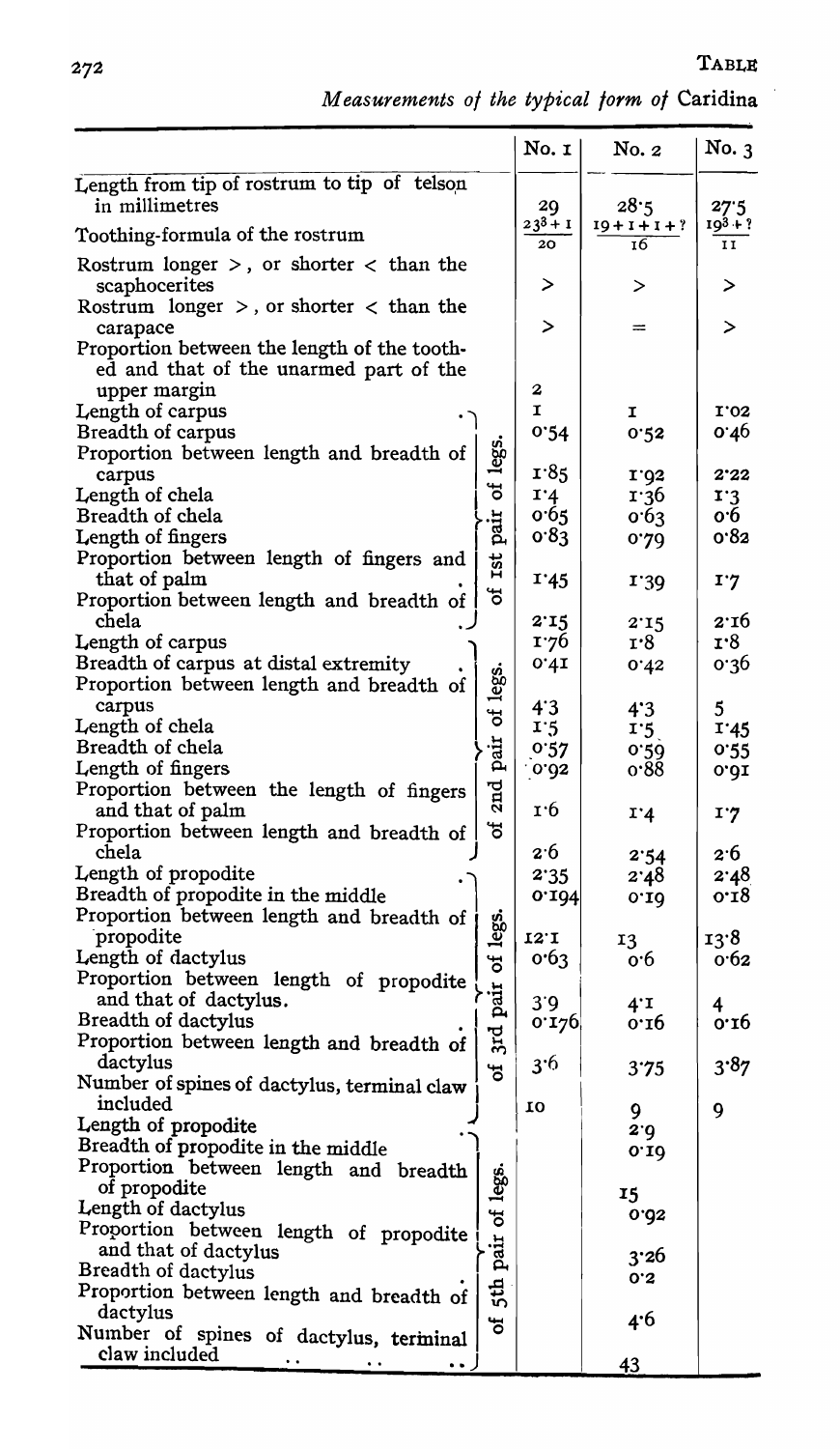| No. $4$                   | No. 5                  | No. 6                                  | No. 7                         | No. 8                      |                        | No. 9 No. $10$         | REMARKS.                                                                                                    |
|---------------------------|------------------------|----------------------------------------|-------------------------------|----------------------------|------------------------|------------------------|-------------------------------------------------------------------------------------------------------------|
| 27<br>$20^{2} + I$<br>ΙŐ  | 26<br>$2I^3 + I$<br>17 | 26<br>$213 + 1 + 1$<br>$\overline{16}$ | 25.5<br>$183 + 1$<br>15 or 16 | 23.5<br>$20 + I$<br>15     | 20<br>$22^3 + 1$<br>11 | 17.5<br>$22 + ?$<br>14 | No. 1, No. 3 and<br>No. 5 are ova-<br>bearing females.                                                      |
| ⋗                         | ⋗                      |                                        | ⋗                             | ⋗                          | >                      | >                      | In specimen No.<br>2 the unarmed                                                                            |
| $\geq$                    | >                      |                                        | >                             | >                          | >                      | $\, > \,$              | part of the upper<br>margin is shorter                                                                      |
| $3^{\cdot}1$<br>I<br>0.49 | 1.83<br>0.05<br>0.51   | 1.68<br>0.01<br>0.46                   | 1.65<br>1<br>0.52             | 1.86<br>0.0<br>0.36        | 2.46<br>0.78<br>0.36   | 0.65<br>0.50           | than the tooth-<br>ed<br>part;<br>in<br>No. 3 and No.10<br>the tip of the<br>is<br>in-<br>rostrum<br>jured. |
| 2                         | 1.8:                   | $\mathbf{z}$                           | I.92                          | 2.5                        | 2:17                   | 2.5                    | In No. 8 the dac-                                                                                           |
| 1'34                      | 1.28                   | I'15                                   | 1'25                          | 1.05                       | I                      | o.88                   | tylus of fifth                                                                                              |
| 0.59<br>0.82              | 0.628<br>`ი∙78         | 0.20<br>0.21                           | 0.66<br>0.75                  | 0.47<br>$o$ <sup>-68</sup> | 0.46<br>0.63           | 0.38<br>0.56           | legs is broken at<br>the extremity.                                                                         |
| 1.58                      | 1.56                   | 1.61                                   | 1.5                           | 1.84                       | 1.7                    | 1.75                   |                                                                                                             |
| 2'3                       | 2                      | $\overline{\mathbf{c}}$                | I'9                           | 2.23                       | 2.17                   | 2.3                    |                                                                                                             |
| r68                       | 1.64                   | 1.64                                   | 1.56                          | 1.46                       | I'34                   | I'I                    |                                                                                                             |
| 0.38                      | 0.37                   | 0.36                                   | 0.38                          | 0.28                       | 0.276                  | 0'22                   |                                                                                                             |
| 4'42                      | 44                     | 4.55                                   | $4^T$                         | 5'2                        | 5                      | 5                      |                                                                                                             |
| 1.44                      | 1.4                    | 1.3                                    | 1.35                          | $I^1$                      | $I^{\prime}I$          | 0.06                   |                                                                                                             |
| 0.53                      | 0.55                   | 0.554                                  | 0.56                          | 0.426                      | 0.435                  | 0.36                   |                                                                                                             |
| 0.032                     | 0.05                   | o.8                                    | 0.83                          | 0.73                       | o 69                   | 0.64                   |                                                                                                             |
| 1.77                      | 1.91                   | $\mathbf{r} \cdot 6$                   | 1.6                           | 1.74                       | 1.68                   | $\boldsymbol{2}$       |                                                                                                             |
| 2.7                       | 2.55                   | 2.35                                   | 2.4                           | 2.7                        | 2.53                   | 2.7                    |                                                                                                             |
| 2.3                       | 2.14                   | 2.18                                   | 2'12                          | 1.94                       | 1.75                   | 1.5                    |                                                                                                             |
| 0.184                     | $0.10 \cdot$           | 0.166                                  | 0.172                         | 0.154                      | 0.10                   | 0.13                   |                                                                                                             |
| 12.5<br>0.56              | 13.4<br>0.56           | 13.1<br>0.52                           | 12.3<br>0.56                  | 12.6<br>0.55               | II<br>0.49             | 11.5<br>0.45           |                                                                                                             |
| $4^T$                     | 3.8                    |                                        | 3.8                           | 3'53                       | 3 <sup>6</sup>         | 3'3                    |                                                                                                             |
| 0.16                      | 0.15                   | $4^{\cdot}2$<br>0.14                   | 0.150                         | 0.14                       | 0.14                   | 0.110                  |                                                                                                             |
| 3.5                       | 3.7                    | 3'71                                   | 3.6                           | 3'93                       | 3.5                    | 3.9                    |                                                                                                             |
| 8                         | 8                      | 8                                      | 8                             | <b>12</b>                  | 7                      | 8                      |                                                                                                             |
| 2.55                      | 2.56                   | 2.58                                   | 2.55                          | 2.52                       | 2.04                   | 1.8                    |                                                                                                             |
| 0.186                     | 0.184                  | 0.124                                  | 0.18                          | 0.154                      | 0.10                   | 0.13                   |                                                                                                             |
| 13.7<br>0.74              | 14<br>o.8              | 14.8<br>0.8                            | 14'2<br>0.8                   | 16.4                       | 127<br>0.64            | 14<br>0'58             |                                                                                                             |
| 3'44<br>0.184             | 3'2<br>0.5             | 322<br>0.18                            | $3^{\cdot}2$<br>0.10          | 0.16                       | $3^{\cdot 2}$<br>0.14  | $3^{\cdot}$<br>0.13    |                                                                                                             |
| 4                         | 4                      | 4.4                                    | $4^{\cdot 2}$                 |                            | 4'57                   | 4.5                    |                                                                                                             |
|                           | 42                     |                                        | 46                            |                            | 37                     | 35                     |                                                                                                             |
| 44                        |                        | 42                                     |                               |                            |                        |                        |                                                                                                             |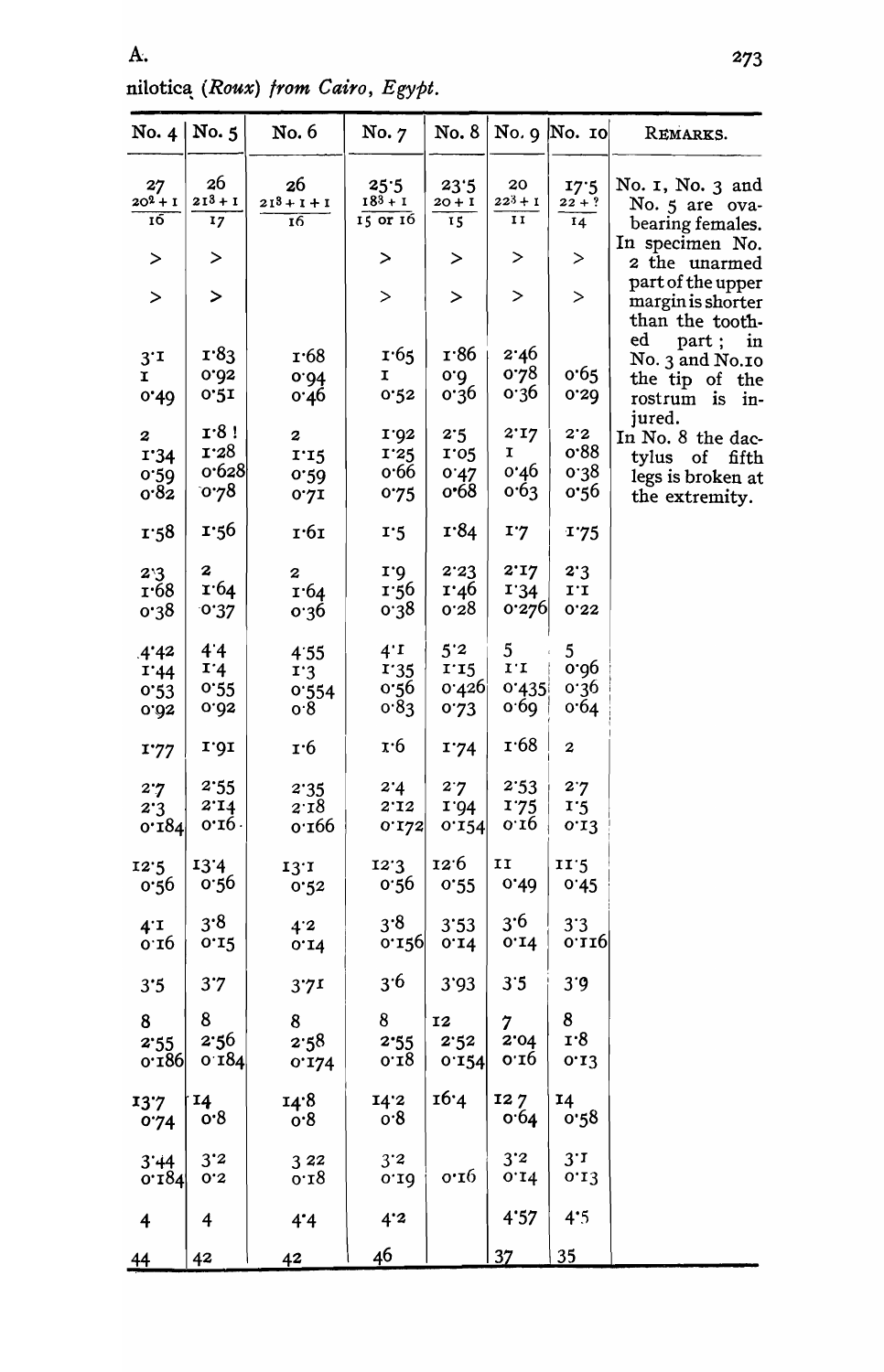### TABLE B.

*Measurements of specimens from the Lake Victoria Nyanza.* 

|                                                                                                           | No. I        | No. 2      |
|-----------------------------------------------------------------------------------------------------------|--------------|------------|
| Length from tip of rostrum to tip of telson in milli-<br>metres                                           | 27           | 22         |
| Toothing-formula of the rostrum                                                                           | $17^2 + 1$   | $2I^2 + I$ |
| Rostrum longer $>$ , or shorter $<$ than the scaphocerites                                                | 19<br>>      | 17<br>>    |
| Rostrum longer $>$ , or shorter $<$ than the carapace<br>Proportion between the length of the toothed and | $\mathbf{r}$ | $\geq$     |
| that of the unarmed part of the upper margin                                                              | 1            | 3r         |
| Length of carpus                                                                                          | 0.88         | 0.82       |
| Breadth of carpus                                                                                         | 0.404        | 0.35       |
| Proportion between length and breadth of carpus<br>đ                                                      | 2.5          | 2.34       |
| Length of chela                                                                                           | 1.1          | I          |
| pair<br>Breadth of chela                                                                                  | 0.5          | 0.43       |
| Length of fingers                                                                                         | 0.68         | 0.61       |
| Ist<br>Proportion between length of fingers and that of palm                                              | I 62         | 1.56       |
| Proportion between length and breadth of chela<br>ð                                                       | 2.2          | 2.3        |
| Length of carpus                                                                                          | 1.58         | <b>138</b> |
| legs.<br>Breadth of carpus at distal extremity                                                            | 0.300        | 0'27       |
| Proportion between length and breadth of carpus<br>đ                                                      | 5.2          | 5          |
| Length of chela                                                                                           | I'22         | I'I4       |
| pair<br>Breadth of chela                                                                                  | 0.440        | 0,384      |
| Length of fingers                                                                                         | 077          | 0.72       |
| 2nd<br>Proportion between the length of fingers and that of                                               |              |            |
| palm<br>ð                                                                                                 | 1.21         | 1.7        |
| Proportion between length and breadth of chela<br>Length of propodite                                     | 2.73<br>2.16 | 3<br>1.8   |
| Breadth of propodite in the middle                                                                        | 0.15         | 0.13       |
| legs.<br>Proportion between length and breadth of propodite                                               | 14.4         | 14         |
| ಕ<br>Length of dactylus                                                                                   | 0.57         | 0.21       |
| Proportion between length of propodite and that of                                                        |              |            |
| pair<br>dactylus                                                                                          | 3.8          | 3:53       |
| Breadth of dactylus                                                                                       | 0.13         | 0.104      |
| 3rd<br>3<br>Proportion between length and breadth of dactylus                                             | 4'4          | 5          |
| Number of spines of dactylus terminal claw included<br>"ಕ                                                 | 10           | IJ         |
| Length of propodite                                                                                       | 2.42         | 2.02       |
| Jegs.<br>Breadth of propodite in the middle                                                               | 0.17         | 0.14       |
| Proportion between length and breadth of propodite                                                        | 14.1         | 14.4       |
| đ<br>Length of dactylus                                                                                   | 08           | 0.2        |
| pair<br>Proportion between length of propodite and that of                                                |              |            |
| dactylus                                                                                                  | 3            | 2.3        |
| 5th<br>Breadth of dactylus                                                                                | 0.10         | 0.14       |
| Proportion between length and breadth of dactylus                                                         | $\mathbf{5}$ | 5          |
| ಕ<br>Number of spines of dactylus, terminal claw included                                                 | 50           | 49         |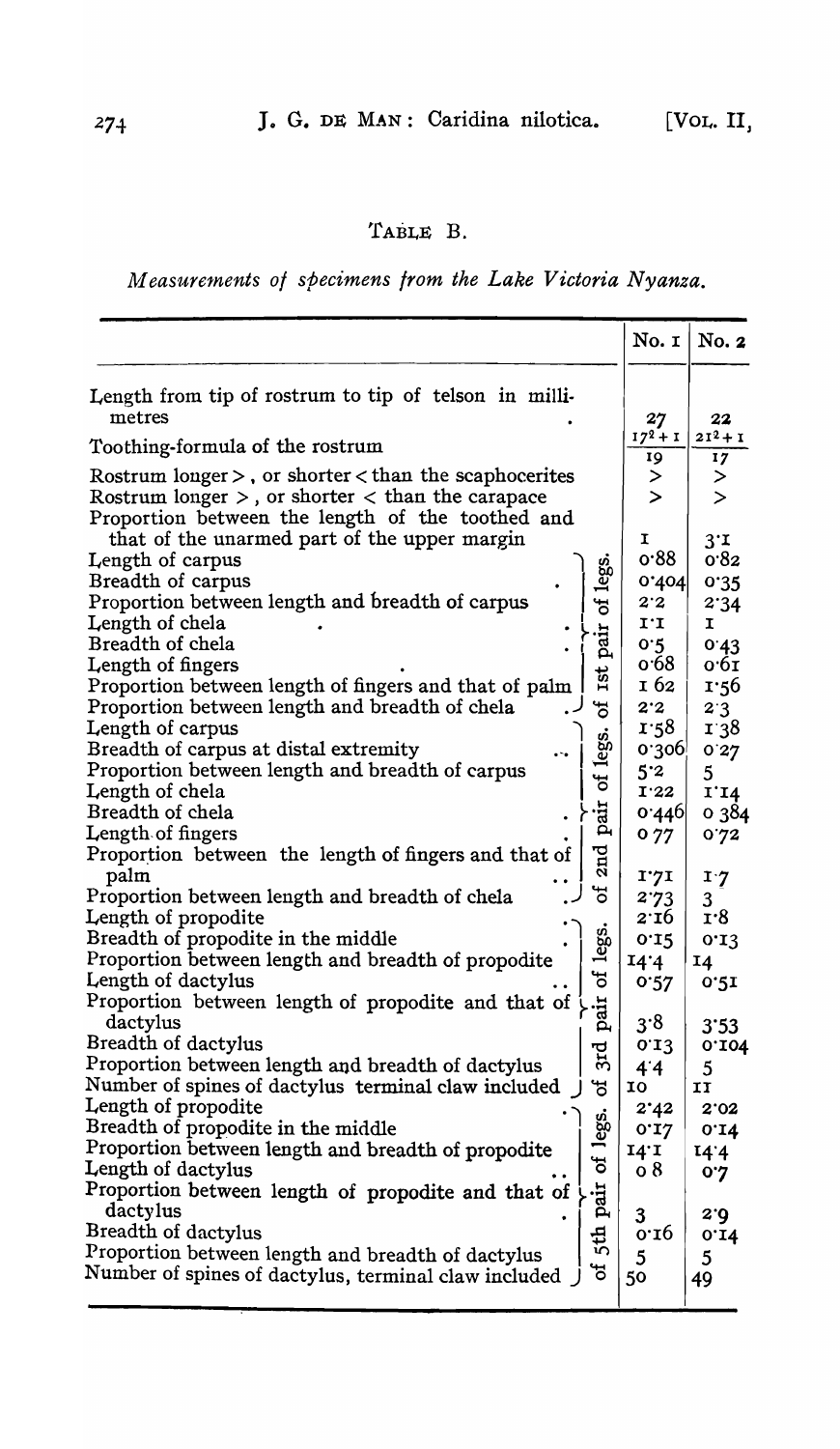#### TABLE C.

#### TABLE D.

Measurements of Caridina nilotica (Roux),<br>var. natalensis nov.

Measurements of Car. nilotica<br>(Roux), var. paucipara,<br>Max Weber.

| No. I                                                                                                                               | No. 2                                                                                                                | No. 3                                                                                                                                  | No. I                                                                                                                             | No. 2                                                                                                    | No. 3                                                                                                         | No. 4                                                                                                                  | No. 5                                                                                                                      | REMARKS.                                                                                                                                                                                              |
|-------------------------------------------------------------------------------------------------------------------------------------|----------------------------------------------------------------------------------------------------------------------|----------------------------------------------------------------------------------------------------------------------------------------|-----------------------------------------------------------------------------------------------------------------------------------|----------------------------------------------------------------------------------------------------------|---------------------------------------------------------------------------------------------------------------|------------------------------------------------------------------------------------------------------------------------|----------------------------------------------------------------------------------------------------------------------------|-------------------------------------------------------------------------------------------------------------------------------------------------------------------------------------------------------|
| 39<br>$20^{2} + I$<br>$\overline{14}$<br>><br>>                                                                                     | 365<br>18 <sub>1</sub><br>1<br>$\overline{16}$<br>$\geq$<br>$\geq$                                                   | 34<br>$17^2 + 1$<br>18<br>><br>$\geq$                                                                                                  | 34<br>$13^{3}+1$<br>$\overline{18}$<br>$\frac{1}{2}$                                                                              | 33.5<br>$13 + 0$<br>14<br>$=$<br>$\geq$                                                                  | 32.5<br><b>16科 0</b><br>12<br>$=$<br>$\,<$                                                                    | 32<br>$193 + ?$<br>$\overline{16}$                                                                                     | 29<br>$16 + 1$<br>20<br>$\genfrac{}{}{0pt}{}{>}{>}$                                                                        | are, like those of<br>No. 4 are ova-bearing<br>the rostrum is injured.                                                                                                                                |
| $\cdot$ I'35<br>1.4<br>0.72<br>$\boldsymbol{2}$<br>I'7<br>0.81<br>0.02<br>I'33<br>$2^{\cdot}1$<br>2.3<br>0.2<br>4.6<br>1.75<br>о 67 | I'04<br>1.26<br>0.62<br>2<br>1.64<br>0.74<br>1.01<br>1.6<br>2.2<br>2.3<br>0.47<br>$5\overline{)}$<br>1.76<br>$0\,68$ | $I^{\bullet}I$<br>$1'22$<br>o:56<br>2.2<br>1.5<br>0.73<br>o 85<br>1.31<br>$2^{\cdot}I$<br>$2^{\cdot}1$<br>0.45<br>4.66<br>1.64<br>0.64 | I<br>I'2<br>0.68<br>1.76<br>I.55<br>0.84<br>0.89<br>1'35<br>1.84<br>2.36<br>0.51<br>4.63<br>$\mathbf{r} \cdot \mathbf{8}$<br>0.74 | 0.025<br>I'34<br>0.684<br>1 96<br>1.7<br>0.03<br>0.05<br>1.18<br>1.83<br>2.4<br>0.49<br>5<br>1.6<br>0.76 | I.5<br>1.26<br>0.64<br>2<br>1'56<br>0.78<br>0.86<br>I'23<br>$\mathbf{z}$<br>2.5<br>0.47<br>4.7<br>1.7<br>0.21 | $\ddot{\phantom{1}}$<br>1.58<br>0.21<br>I 8<br>165<br>0.87<br>0.87<br>I'II<br>1.6<br>2.34<br>0.48<br>5<br>1.75<br>0.72 | I'43<br>1.00<br>0.47<br>2.3<br>$1.32$<br>0.6<br>0.76<br>165<br>$2^{\cdot}1$<br>I'<br>0.37<br>$5^{\circ}$ I<br>I.44<br>0.54 | are ova-bearing females from the river Umgeni, Natal.<br>are from the river Umhlasine, Natal; they are, like<br>they<br>and.<br>$\frac{4}{6}$<br>subapical tooth is wanting, and in N<br>No. 1, No. 3 |
| r·o8<br>$\mathbf{r} \cdot 6$<br>2.6<br>$3^{\cdot}1$<br>0.226<br>13.7<br>0.68                                                        | I'12<br>1.75<br>2.6<br>2.96<br>0.508<br>I4'2<br>0.67                                                                 | I'04<br>1.73<br>2.5<br>2.85<br>0.10<br>15<br>0.63                                                                                      | 1.10<br>1.95<br>2.43<br>2.95<br>0.32<br>13'4<br>o.68                                                                              | 1.25<br>1.3<br>2.5<br>3<br>0.33<br><b>13</b><br>0.66                                                     | 1.02<br>1'9<br>2.4<br>3.08<br>0'22<br>14<br>0.72                                                              | I'05<br>1.5<br>2.43<br>2.85<br>0.224<br>12.7<br>0.66                                                                   | o <sup>.</sup> g8<br>$2^{\cdot}I$<br>2.66<br>2.35<br>0224<br>105<br>0.6                                                    | collection.<br>$\mathbf{D}$                                                                                                                                                                           |
| 4.6<br>0.188<br>$\frac{3}{8}$ '7<br>3.7<br>$\left 0.310\right $<br>17<br>0.82                                                       | 4.4<br>0.18<br>3.7<br>9<br>3.6<br>0.55<br>16 <sup>.</sup> 4<br>0.88                                                  | 4.5<br>0.18<br>3.5<br>7<br>3*46<br>0.195<br><b>18</b><br>0.82                                                                          | 4.3<br>0.186<br>3.65<br>$\frac{9}{3}$ .7<br>0.244<br>15<br>1'07                                                                   | 4.5<br>0.5<br>$\frac{3}{8}$ :3<br>3.76<br>0.34<br>15.7<br>I'07                                           | 4.3<br>0.188<br>$3^{8}$<br>3'7<br>0.51<br><b>18</b><br>1.18                                                   | 4.3<br>0.104<br>$\frac{3}{8}$ 4<br>3.66<br>0.238<br>15T<br>1.15                                                        | 3.9<br>0.128<br>3'37<br>$\frac{9}{3}$ 3<br>0.100<br>16.8<br>o <sup>.</sup> 98                                              | B is an ova-bearing female.<br>-types from Prof. Weber's<br>No. 3 and No. 2 a subapical<br>Table C<br>Table<br>three specimens of<br>ð<br>ens<br>five specime<br>Table C, $co-1$<br>females; in 1     |
| 4.5<br>0.3<br>$4^T$<br>50                                                                                                           | $4^T$<br>0.198<br>4.4<br>50                                                                                          | 4'22<br>0.186<br>4'4<br>46                                                                                                             | 3'4<br>0.232<br>4.6<br>$6\overline{2}$                                                                                            | 3.5<br>0.32<br>4.9<br>70                                                                                 | $3^{\prime}1$<br>0.10<br>6.2<br>72                                                                            | 3'2<br>0.32<br>5.3<br>$7^2$                                                                                            | 3'36<br>0.184<br>$5'3^2$                                                                                                   | No. 1 of Table<br>The<br>The                                                                                                                                                                          |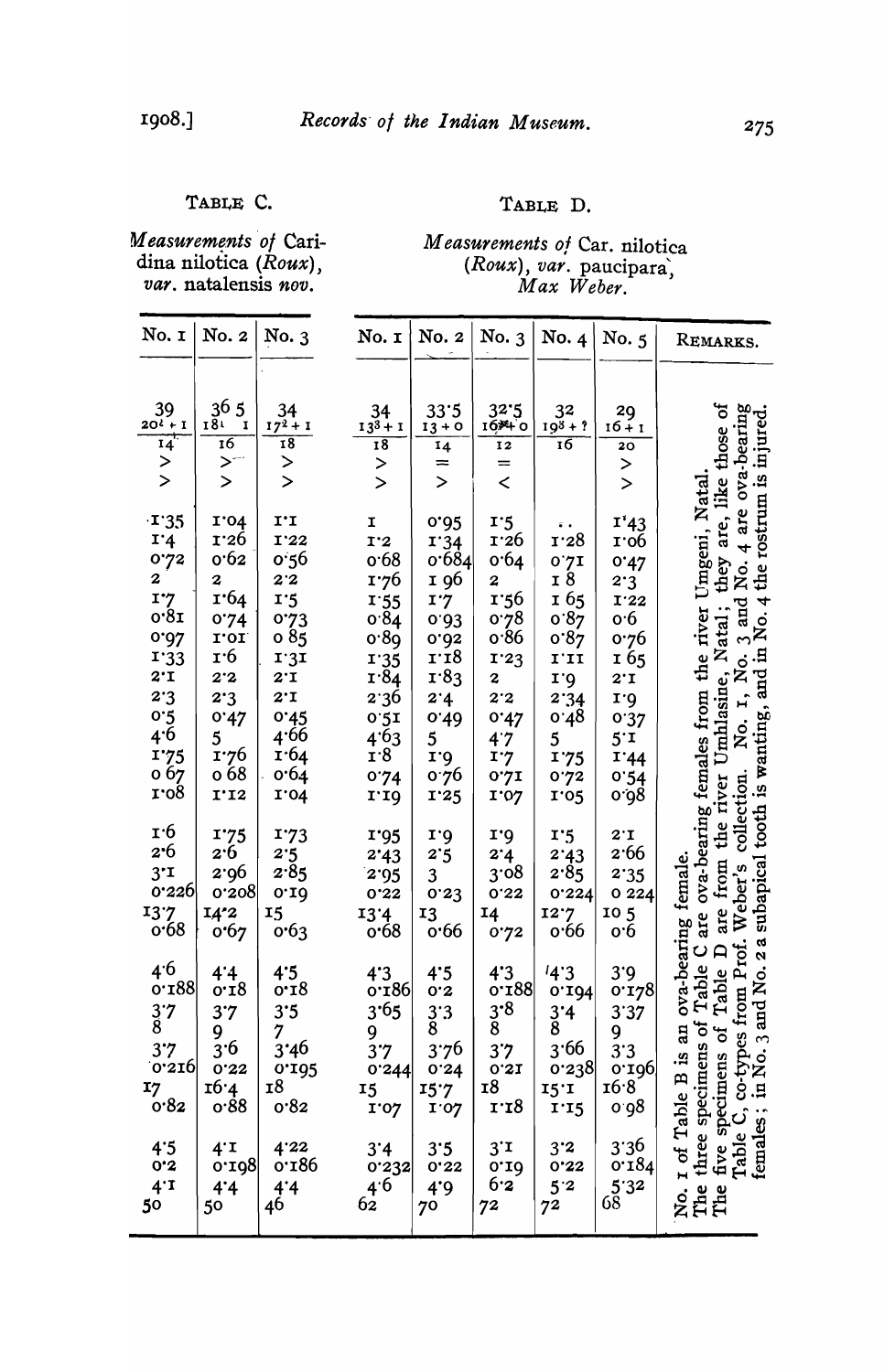TABLE

Measurements of Caridina nilotica (Roux)

|                                                                                                                               | No. 1           | No. 2                  | No. $3$                    | No. $4$      | No. 5           |
|-------------------------------------------------------------------------------------------------------------------------------|-----------------|------------------------|----------------------------|--------------|-----------------|
| Length from tip of rostrum to tip of telson in                                                                                |                 |                        |                            |              |                 |
| millimetres<br>$\sim$ $\sim$                                                                                                  | 19              | 18.5                   | 18                         | 18           | 17.5            |
| Toothing-formula of the rostrum<br>$\ddot{\phantom{0}}$                                                                       | $21^2 + 1$      | $17^2 + 1$             | $16^2 + 1$                 | $17^{1} + 1$ | $151 + 1$       |
|                                                                                                                               | 17              | 16                     | 12<br>slightly             | 14           | 15 <sup>7</sup> |
| Rostrum longer $>$ , or shorter $<$ than the sca-                                                                             | >               | slightly slightly<br>> | >                          | >            | slightly<br>ゝ   |
| phocerites<br>and the state of the state<br>Rostrum longer $>$ , or shorter $<$ than the                                      |                 |                        | slightly slightly slightly |              |                 |
| carapace<br><b>Contract Contract</b><br>$\bullet$ $\bullet$                                                                   | $\geq$          | $\,<\,$                | >                          | $\rm{>}$     | ゝ               |
| Proportion between the length of the toothed                                                                                  |                 |                        |                            |              |                 |
| and of the unarmed part of the upper margin                                                                                   | 1.65            | 1.32                   | 1'24                       | 1.50         | I'42            |
| Length of carpus $\ldots$<br>$\sim$ $\sim$<br>$\ddotsc$                                                                       | 0.84            | 0.82                   |                            | 0.75         | 0.7             |
| Breadth of carpus<br>legs.<br>$\bullet$ $\bullet$ $\bullet$                                                                   | 0.48            | 0.54                   |                            | 0.5          | 0.4             |
| Proportion between length and breadth of                                                                                      |                 |                        |                            |              |                 |
| ಕ<br>carpus<br>$\ddot{\phantom{1}}$                                                                                           | 1.75            | 1.52                   |                            | 1.5          | 1.75            |
| Length of chela $\ldots$<br>$\ddot{\phantom{0}}$<br>pair<br>$\ddot{\phantom{1}}$                                              | I'12            | 1'2                    |                            | 1.08         | $\mathbf{I}$    |
| Breadth of chela<br>$\mathcal{L}^{\text{max}}$ and $\mathcal{L}^{\text{max}}$<br>$\ddot{\phantom{0}}$<br>$\ddot{\phantom{1}}$ | 0.56<br>0.66    | 0.67                   |                            | 0.26<br>0.64 | 0.5<br>0.68     |
| Length of fingers<br>$\ddot{\phantom{a}}$<br>$\ddot{\phantom{a}}$<br>Ist                                                      |                 | 0.64                   |                            |              |                 |
| Proportion between length of fingers and that<br>of palm                                                                      | 1.5             | 1.10                   |                            | 1.46         | $2^{\cdot}$ I   |
| 5<br>Proportion between length and breadth of chela                                                                           | $\overline{a}$  | 1.8                    |                            | 1.83         | $\mathbf{2}$    |
| Length of carpus $\dots$<br><b><i>Committee States</i></b>                                                                    | 1.46            | 1.42                   |                            |              | 1'32            |
| legs.<br>Breadth of carpus at distal extremity                                                                                | 0.335           | 0.38                   |                            |              | 0.288           |
| Proportion between length and breadth of carpus<br>đ                                                                          | 4.36            | 3.7                    |                            |              | $4^{6}$         |
| Length of chela                                                                                                               | 1.18            | 1 18                   |                            |              | 1.08            |
| pair<br>Breadth of chela<br>$\ddot{\phantom{0}}$<br>$\ddot{\phantom{0}}$                                                      | 0.5             | 0.58                   |                            |              | 0.424           |
| Length of fingers $\ldots$<br>$\sim 10^{-1}$<br>$\ddot{\phantom{0}}$                                                          | 0.78            | 0.78                   |                            |              | 0.78            |
| 2nd<br>Proportion between the length of fingers and                                                                           |                 |                        |                            |              | 2.6             |
| that of palm<br>$\ddot{\phantom{a}}$<br>$\bullet$ $\bullet$<br>đ                                                              | 1.95            | 195                    |                            |              | 2.55            |
| Proportion between length and breadth of chela J                                                                              | 2.36            | $\overline{a}$         |                            |              |                 |
| Length of propodite                                                                                                           | $\mathbf{I}$ 88 | 1.8                    | 1.82                       |              | 1.65            |
| Breadth of propodite in the middle<br>$\bullet$ $\bullet$                                                                     | 0.146           | 0.15                   | 0.124                      |              | 0.132           |
| legs.<br>Proportion between length and breadth of pro-                                                                        |                 |                        |                            |              |                 |
| podite<br>$\sim$ 10 $\pm$                                                                                                     | 13              | 12                     | 14.7                       |              | 13.5            |
| $\sigma$<br>Length of dactylus                                                                                                | 0.51            | 0.52                   | 0.5                        |              | 0'47            |
| Proportion between length of propodite and<br>pair<br>that of dactylus                                                        | 3.7             | 3.6                    | 3.64                       |              | 3.5             |
| Breadth of dactylus                                                                                                           | 0.12            | 0.124                  | 0.11                       |              | 0.1             |
| 3rd<br>Proportion between length and breadth of dac-                                                                          |                 |                        |                            |              |                 |
| tylus<br>ð<br>$\ddot{\phantom{0}}$                                                                                            | 4.25            | $4^{\cdot}2$           | 4:5                        |              | 4.7             |
| Number of spines of dactylus, terminal claw                                                                                   |                 |                        |                            |              |                 |
| included                                                                                                                      | 8               | 9                      | 9                          |              | 8               |
| Length of propodite                                                                                                           | 2.08            |                        | 1.88                       | 1.84         |                 |
| Breadth of propodite in the middle                                                                                            | 0.12            |                        | 0.115                      | 0.11         |                 |
| legs.<br>Proportion between length and breadth<br>of                                                                          |                 |                        |                            |              |                 |
| propodite<br>$\sim$ .<br>$\ddot{\phantom{a}}$<br>$\ddot{\phantom{0}}$                                                         | 17              |                        | 16.3                       | 16.7         |                 |
| ð<br>Length of dactylus<br>$\ddot{\phantom{0}}$<br>$\ddot{\phantom{a}}$<br>$\ddot{\phantom{a}}$                               | 0.6             |                        | 0.55                       | 0.52         |                 |
| Proportion between length of propodite and<br>pair<br>that of dactylus                                                        | 3'36            |                        | 3'4                        | 3'54         |                 |
| Breadth of dactylus<br>$\ddot{\phantom{a}}$                                                                                   | 0.12            |                        | 0.11                       | 0.11         |                 |
| 5 <sup>th</sup><br>$\ddot{\phantom{0}}$<br>Proportion between length and breadth of                                           |                 |                        |                            |              |                 |
| dactylus<br>đ<br>$\ddot{\phantom{a}}$                                                                                         | 5               |                        | 5                          | 4.7          |                 |
| Number of spines of dactylus, terminal claw                                                                                   |                 |                        |                            |              |                 |
| included                                                                                                                      | 37              |                        | 35                         | 35           |                 |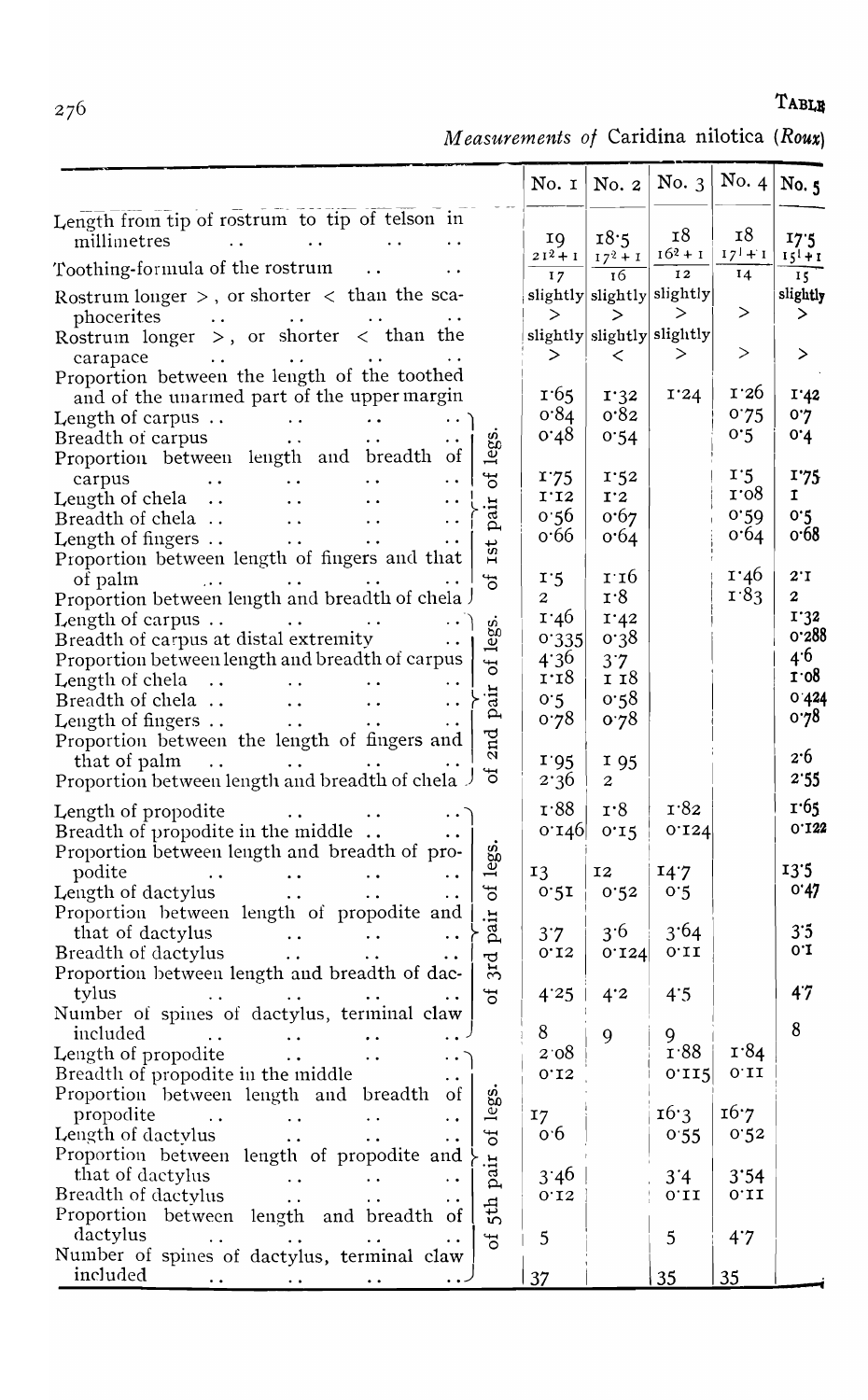# longirostris, H. M. Edw.

# Measurements of Caridina nilotica (Roux), var.<br>brachydactyla nov.

| 6                                    | $\sqrt{N}$ o. $\sqrt{2}$ | No. 8           |                                                  | No. 9 No. 10                            | No. I             | No 2                           | No. 3           | No. 4                   | REMARKS.                                   |
|--------------------------------------|--------------------------|-----------------|--------------------------------------------------|-----------------------------------------|-------------------|--------------------------------|-----------------|-------------------------|--------------------------------------------|
| 7.<br>- I                            | 16.5<br>$15 + 1$         | 16.5<br>rostrum | $16 + 1$                                         | $\mathbf{r}$<br><b>14</b><br>$16^2 + 1$ | 31.5<br>$193 + 1$ | 3 <sub>I</sub><br>$21 + 1 + 2$ | 33<br>$263 + 2$ | 29<br>$22 + I$          | No. $2$ and No. $7$ of<br>Table E are ova- |
| Г                                    | 16                       | broken<br>off.  | 16                                               | 14                                      | 13                | 16                             | 15              | 15                      | bearing females.                           |
| itly                                 | >∙                       |                 | $\bf{>}$                                         | >                                       | slightly<br>く     | $=$                            | $\,<\,$         | slightly <br>>          | The four specimens                         |
|                                      | slightly                 |                 |                                                  |                                         | slightly          | slightly                       |                 | slightly                | of Table G are all<br>ova-bearing; No.     |
|                                      | >                        |                 | $\bf{>}$                                         | $\geq$                                  | $\,<\,$           | >                              | $\,<\,$         | ⋗                       | I and No. 2 are                            |
|                                      | 1.18                     |                 | $\mathbf{r}$ .6                                  |                                         |                   |                                |                 |                         | from<br>Mbawa,                             |
| 35<br>$\overline{3}$                 | 0.75                     | o.8             |                                                  | 1'44<br>0.59                            | 1.0<br>1.32       | 3'3<br>$I^1$                   | 4.4<br>1.56     | $\boldsymbol{2}$<br>I'3 | Flores; No. 3 and                          |
| 48                                   | 0.48                     | 0.42            |                                                  | 0'39                                    | 0.64              | 0.48                           | 0.63            | 0.54                    | 4 from Palopo,<br>Celebes,<br>all co-      |
|                                      |                          |                 |                                                  |                                         |                   |                                |                 |                         | types<br>of<br>Max                         |
| $\overline{2}$                       | 1.56                     | 1.0             |                                                  | 1.51                                    | $2^{\cdot}1$      | 2.4                            | 2.5             | 2.4                     | Weber's<br>collec-                         |
| $\mathbb{C}$<br>$\hat{\mathbf{J}}$ . | $I^{\dagger}I$           | I'02            |                                                  | 0.01                                    | I'7               | 1.56                           | I'94            | 1.6                     | tion of 1892.                              |
| 57                                   | 0.58<br>0.64             | 0.5<br>0.65     |                                                  | 0.5                                     | 0.77              | 0.61<br>111                    | 0.88            | 0.21                    |                                            |
|                                      |                          |                 |                                                  | 0.54                                    | I <sup>T</sup>    |                                | 1'34            | 1.1                     |                                            |
| 56                                   | <b>1'39</b>              | .175            |                                                  | $I^{\prime}5$                           | $\boldsymbol{2}$  | 2.5                            | 2.23            | 2'2                     |                                            |
| 呚                                    | 1.0                      | 2'04            |                                                  | 1.82                                    | 2.2               | 2.56                           | 2.2             | 2.25                    |                                            |
|                                      | I'34                     | 1.38            | $\sqrt{1.35}$                                    | I                                       | 2.18              | I'95                           | 2.76            | 2.3                     |                                            |
|                                      | 0.33                     | 0.295           | 0.34                                             | 0.300                                   | 0.48              | 0.4                            | 0.464           | 0.42                    |                                            |
|                                      | $\overline{\mathbf{4}}$  | 4.7             | 4                                                | $3^4$                                   | 4.5               | 4.87                           | 6               | 5.5                     |                                            |
|                                      | 1.08                     | $I^{\prime}I$   | 1.06                                             | 0.05                                    | 1.74              | 1.75                           | 2.03            | 1.72                    |                                            |
|                                      | 0.5<br>0.7               | 0.45            | 0.5                                              | 0.48                                    | 0.72              | 0.6                            | 0.76            | 0.64<br>1.18            |                                            |
|                                      |                          | 0.74            | 0.7I                                             | 0.59                                    | 1.25              | I'2                            | I.45            |                         |                                            |
|                                      | 115                      | 2.05            | $\boldsymbol{2}$                                 | 1.78                                    | 2.55              | 2.2                            | 2.5             | 2.2                     |                                            |
|                                      | 2.6                      | 2.44            | $2^{\cdot}1$                                     | $\mathbf{r}$                            | 2.5               | 2.0                            | 2.7             | 2.7                     |                                            |
| $58^\circ$                           | 1.78                     | I'7             | $(4th\ pair).$<br>$\mathbf{I} \cdot \mathbf{62}$ | 1.36                                    | $3^{\cdot}1$      | 3.25                           | 3'4             | 3                       |                                            |
| 13 <sup>°</sup>                      | 0.133                    | 0.118           | 0.133                                            | 0.11                                    | 0.224             | 0.5                            | 0.232           | 0.17                    |                                            |
| L.                                   | 14.6                     |                 |                                                  |                                         |                   | 16.2                           |                 | 18.2                    |                                            |
| -14                                  | 0.51                     | 14.4<br>0.46    | 13.3<br>0.44                                     | 12.3<br>0.4                             | 13.8<br>0.5       | 0.52                           | 14.7<br>0.58    | 0.52                    |                                            |
|                                      |                          |                 |                                                  |                                         |                   |                                |                 |                         |                                            |
| $\overline{\mathbf{z}}$              | 3.5                      | 3.7             | 3.7                                              | 3'4                                     | 6.2               | 6.2                            | 6               | 5.8                     |                                            |
| $\mathbf{r}$                         | 0.108                    | 0.000           | 0.1                                              | 0.004                                   | 0.186             | 0.168                          |                 | 0.198 0.146             |                                            |
|                                      | 47                       | 4.8             | 4.4                                              | 42                                      | 2.7               | $3^{\cdot}I$                   | 3               | 3.5                     |                                            |
|                                      |                          |                 |                                                  |                                         |                   |                                |                 |                         |                                            |
|                                      | 10                       | 8               | 9                                                | 7                                       | $\overline{7}$    | 6                              | 6               | 6                       |                                            |
| €<br>r18                             | I.84                     |                 | 1.75                                             | I.44                                    | $4^{\cdot}I$      |                                | 4.5             |                         |                                            |
|                                      | 0.103                    |                 | 0.100                                            | 0.098                                   | 0.24              |                                | 0.32            |                         |                                            |
| D.                                   | <b>18</b>                |                 | 16.3                                             | 14.7                                    | 17T               |                                | 20              |                         |                                            |
| 54                                   | 0.56                     |                 | 0.51                                             | 0.44                                    | o.68              |                                | 0.83            |                         |                                            |
|                                      |                          |                 |                                                  |                                         |                   |                                |                 |                         |                                            |
| 5                                    | 3.28                     |                 | 3'4                                              | 3'27                                    | 6                 |                                | 5'4             |                         |                                            |
| II <sub>5</sub>                      | 0.103                    |                 | 0.11                                             | 0.004                                   | 0.5               |                                | 0.22            |                         |                                            |
| 7                                    | 5.5                      |                 | 4.6                                              | 4.68                                    |                   |                                | 3.8             |                         |                                            |
|                                      |                          |                 |                                                  |                                         | 3'4               |                                |                 |                         |                                            |
|                                      | $39 -$                   |                 | 35                                               | 30                                      | 34<br>$\pmb{r}$   |                                | 50              |                         |                                            |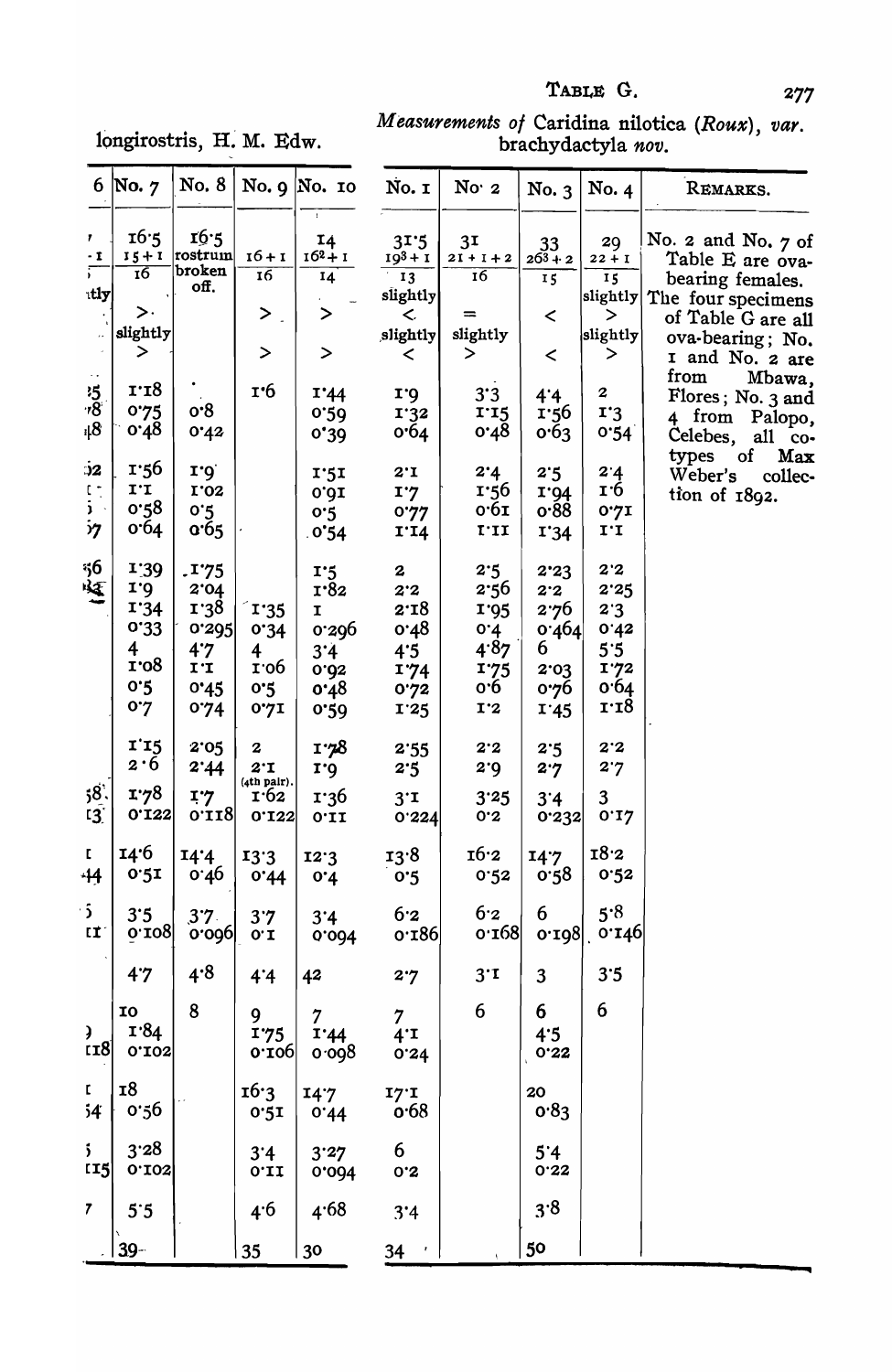**TA.** 

# *Measurements of Caridina nilotica (Row*

|                                                                                           |               | No. $1$                 | No. 2                                  | No. 3            | No. $4$          | No. 5                |
|-------------------------------------------------------------------------------------------|---------------|-------------------------|----------------------------------------|------------------|------------------|----------------------|
| Length in millimetres from tip of rostrum to                                              |               |                         |                                        |                  |                  |                      |
| tip of telson                                                                             |               | 28                      | 25<br>$22^2 + I$                       | 23<br>$2I^2 + 2$ | 23               | 21.5<br>$27^2 + 1^2$ |
| Toothing-formula of the rostrum                                                           |               | $20^2 + 2$<br>$I$ $I$   | 17                                     | $I$ $I$          | $24 + 2$<br>14   | $16$ or $17$         |
| Rostrum longer $>$ , or shorter $<$ than the sca-<br>phocerites                           |               | $\geq$                  | slightly slightly slightly<br>$\rm{>}$ | $\geq$           | $\geq$           | $\bf{>}$             |
| Rostrum longer $>$ , or shorter $<$ than the cara-<br>pace                                |               | slightly<br>$\,<\,$     | $=$                                    | slightly<br>>    | $\rm{>}$         | $\geq$               |
| Proportion between the length of the toothed<br>and that of the unarmed part of the upper |               |                         |                                        |                  |                  |                      |
| margin                                                                                    |               | $\overline{\mathbf{c}}$ | $4^{\cdot}4$                           | 3'26             | 3                | 3'2                  |
| Length of carpus                                                                          |               | 1 0 b                   | I'02                                   | 0.0              | 0.85             | o.8                  |
| Breadth of carpus                                                                         |               | 0.48                    | 0.58                                   | 0.40             | 0.43             | 0.30                 |
| Proportion between length and breadth of                                                  | pair of legs. | 2.2                     | 1.8                                    | $\boldsymbol{2}$ | $\boldsymbol{2}$ | $2^{\cdot}2^{\cdot}$ |
| carpus<br>Length of chela                                                                 |               | 1.3                     | 1'34                                   | 1.1              | $I^T$            | 1.06                 |
| Breadth of chela                                                                          |               | 0.56                    | 0.7                                    | 0.56             | 0.56             | 0.5                  |
| Length of fingers                                                                         |               | 0.78                    | 0.8                                    | 0.67             | 0.63             | 0.63                 |
| Proportion between length of fingers and                                                  | Ist           |                         |                                        |                  |                  |                      |
| that of palm                                                                              |               | 1.5                     | 1.5                                    | 1.56             | 1.34             | 1.5                  |
| ಕ<br>Proportion between length and breadth of                                             |               |                         |                                        |                  |                  |                      |
| chela                                                                                     |               | 2.3                     | 1.0                                    | $\boldsymbol{2}$ | $\boldsymbol{2}$ | $2^{\cdot}$ I        |
| Length of carpus                                                                          |               | 1.95                    | $\mathbf{I} \cdot \mathbf{8}$          | 1.5              | 1.48             | 1.40<br>0.50         |
| Breadth of carpus at distal extremity                                                     |               | 0.33                    | 0.38                                   | 0.36             | 0.314            |                      |
| 2nd pair of legs<br>Proportion between length and breadth of<br>carpus                    |               | 6                       |                                        | $4^{\cdot}2$     | 4.7              | 5.6                  |
| Length of chela                                                                           |               |                         | 4.7<br>1.34                            | 1.28             | 1.15             | $I^{\prime}I$        |
| Breadth of chela                                                                          |               | 1.35<br>0.46            | 0.56                                   | 0.47             | 044              | 0.38                 |
| Length of fingers                                                                         |               | 084                     | 0.88                                   | 0.86             | 0.75             | 0.72                 |
| Proportion between length of fingers and                                                  |               |                         |                                        |                  |                  |                      |
| that of palm                                                                              |               | 1.65                    | 1.0                                    | $\boldsymbol{2}$ | 1.87             | I'                   |
| ð<br>Proportion between length and breadth of                                             |               |                         |                                        |                  |                  |                      |
| chela                                                                                     |               | 3                       | 2.4                                    | 2.7              | 2.6              | 2.9                  |
| Length of propodite                                                                       |               | 2.46                    | $2^{\cdot}2$                           | 1.96             |                  |                      |
| Breadth of propodite in the middle                                                        |               | 0.18                    | 0.100                                  | 0.140            |                  |                      |
| Proportion between length and breadth of                                                  |               |                         |                                        |                  |                  |                      |
| propodite                                                                                 |               | 13.7                    | 13'2                                   | 13.4             |                  |                      |
| Length of dactylus                                                                        |               | 0 <sub>6</sub>          | 0.55                                   | 0.5              |                  |                      |
| pair of legs<br>Proportion between length of propodite and                                |               |                         |                                        |                  |                  |                      |
| that of dactylus                                                                          |               | 14                      | $\overline{4}$                         | 4                |                  |                      |
| Breadth of dactylus<br>3Id                                                                |               | 0.14                    | 0.138                                  | 0.13             |                  |                      |
| Proportion between length and breadth of<br>dactylus                                      |               |                         |                                        |                  |                  |                      |
| $\sigma$<br>Number of spines of dactylus, terminal claw                                   |               | 4.3                     | 4                                      | $4^{\cdot}1$     |                  |                      |
| included                                                                                  |               | 10                      |                                        | 9                |                  |                      |
| Length of propodite                                                                       |               | 2.95                    | 9                                      | 2.5              | 2.28             |                      |
| Breadth of propodite in the middle                                                        |               | 0.175                   |                                        | 0.130            | 0.142            |                      |
| Proportion between length and breadth of                                                  |               |                         |                                        |                  |                  |                      |
| propodite                                                                                 |               | 17                      |                                        | 17               | 16               |                      |
| Length of dactylus                                                                        |               | 0.88                    |                                        |                  | 0.7              |                      |
| Proportion between length of propodite and                                                |               |                         |                                        |                  |                  |                      |
| that of dactylus                                                                          |               | 3'35                    |                                        |                  | $3^{\circ}3$     |                      |
| 5th pair of legs<br>Breadth of dactylus                                                   |               | 0.10                    |                                        |                  | 0.13             |                      |
| Proportion between length and breadth of                                                  |               |                         |                                        |                  |                  |                      |
| dactylus<br>ð                                                                             |               | 5.5                     |                                        |                  | 5'4              |                      |
| Number of spines of dactylus, terminal claw                                               |               |                         |                                        |                  |                  |                      |
| included                                                                                  |               | 54                      |                                        |                  | 45               |                      |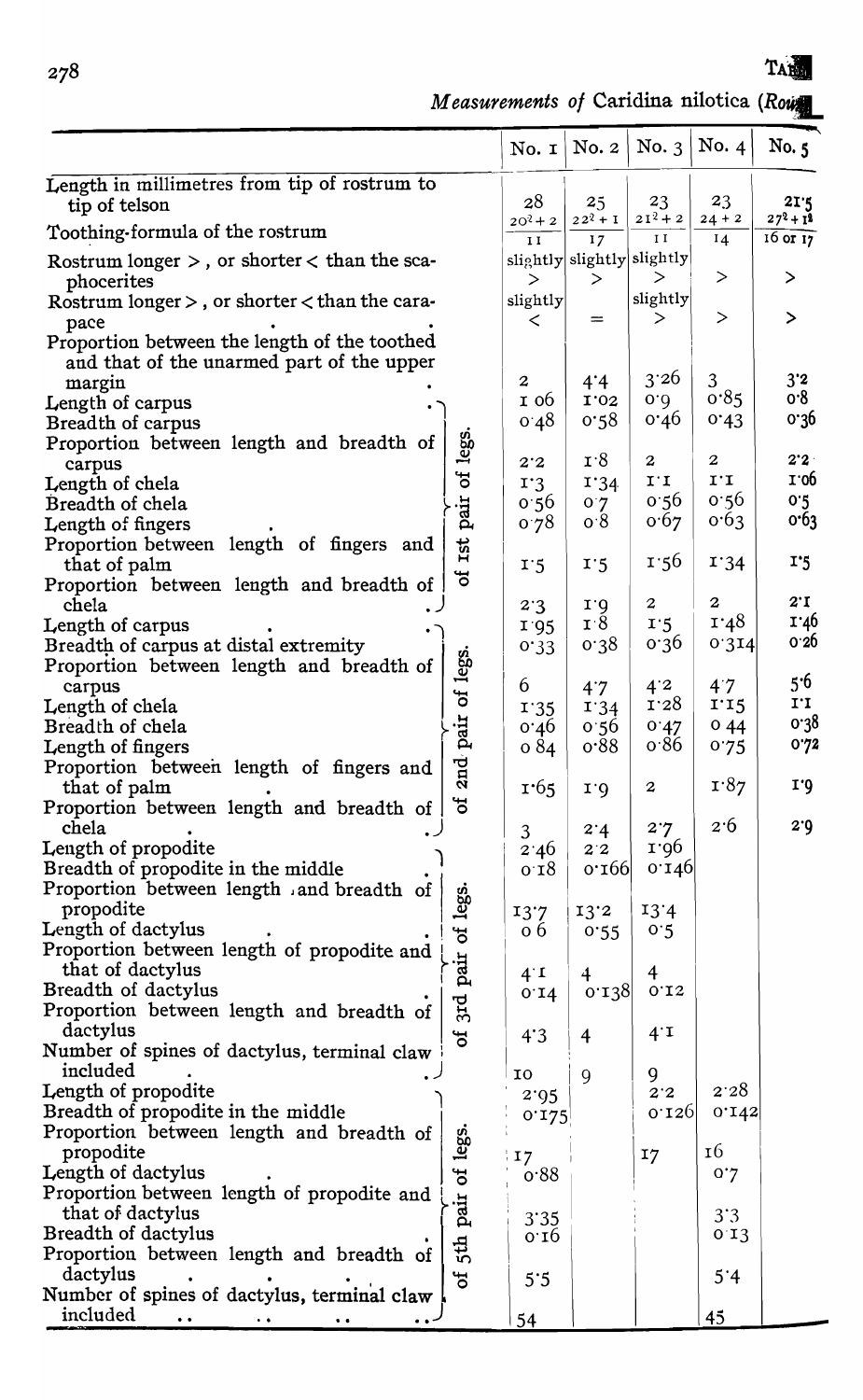bengalensis nov., from Port Canning.

| 6                              | No. 7                                              | No. 8                           | No. $9$                        | $\Delta$ No. 10                  |                                               |                                     |                                               |                            |                                             |                                            | No. 11 No. 12 No. 13 No. 14 No. 15 No. 16 REMARKS.                            |
|--------------------------------|----------------------------------------------------|---------------------------------|--------------------------------|----------------------------------|-----------------------------------------------|-------------------------------------|-----------------------------------------------|----------------------------|---------------------------------------------|--------------------------------------------|-------------------------------------------------------------------------------|
| $\mathbf{C}$<br>$+2$           | 20<br>$24^3 + 1$                                   | 17.5<br>$213 + 2$               | I7<br>$21 + 1$                 | 17<br>$262 + 1 + 2$              | <b>16</b>                                     | 16<br>$253 + 2$                     | 14.75<br>$24^{2} + 1$                         | 14.5<br>$2I + I$           | 12.5<br>$22 + 2$                            | IO<br>$17 + 2$                             |                                                                               |
|                                | 13                                                 | $\mathbf{I}$                    | ŢŢ<br>slightly                 | 14                               |                                               | 14                                  | 15                                            | 13<br>slightly             | 12                                          | $I$ $I$<br>slightly                        |                                                                               |
|                                | ≈                                                  | ≕<br>slightly slightly slightly | $\,<\,$                        | >                                |                                               | $\,>$                               | $\,>$                                         | $\geq$                     | ⋍                                           | $\geq$<br>slightly slightly                |                                                                               |
|                                | $\,<\,$                                            | $\,<\,$                         | $\,<\,$                        | $\,>$                            |                                               | $\,>$                               | $\,>$                                         | $\,>$                      | $\,<\,$                                     | >                                          |                                                                               |
| $\mathfrak{S}$<br>78<br>42     | $3'3$<br>0.82<br>0.46                              | 4<br>0.79<br>0.44               | 2.7<br>0.76<br>0.39            | $\boldsymbol{2}$<br>0.55<br>0.24 | 0.68<br>0.41                                  | 3.8<br>0.56<br>0.56                 | 2.85<br>0.53<br>0.32                          | 2.7<br>0.2<br>0.52         | 4.5<br>0.56<br>0.35                         | 2.55<br>0.35<br>0.16                       |                                                                               |
| 9<br>06<br>$\frac{5}{2}$<br>54 | $\mathbf{r} \cdot \mathbf{8}$<br>II<br>0.55<br>0.6 | 1.8<br>I'02<br>0.54<br>0.62     | 1.35<br>0.025<br>0.472<br>0.59 | 2.3<br>0.77<br>0.32<br>0.49      | r66<br>0.08<br>0.5<br>0.62                    | $2^{\cdot}1$<br>0.75<br>0.3<br>0.46 | 2.4<br>0.72<br>0.50<br>0.455                  | 2.3<br>0.65<br>0.3<br>0.4  | $\mathbf{r} \cdot 6$<br>o.8<br>0.41<br>0.48 | $\boldsymbol{2}$<br>0.46<br>0.304<br>0.274 | No. 5 was injured                                                             |
| 52                             | $I^2$                                              | 1.55                            | 1.6                            | 1.75                             | 1.72                                          | 1.6                                 | 1.75                                          | $\mathbf{r}$ 6             | I:5                                         | I.47                                       | 1906.<br>1906.<br><b>SOS</b><br>SPS                                           |
| 3<br>3                         | $\boldsymbol{2}$<br>1.46<br>0.3                    | I'<br>I'33<br>0.31              | 2<br>I'3<br>0'26               | 2.4<br>I'02<br>0.17              | 1.96<br>1.35<br>0.268                         | 2.5<br>I<br>0.18                    | 2.5                                           | 2.3<br>0.88<br>0.166       | I'95<br>0.08<br>0.32                        | 2.25<br>0:55<br>0.13                       | 3oth<br>The rostrum<br>8th,<br>r <sub>2th</sub><br>ૹૢ૽                        |
| $\mathbf{3}$<br>I<br>48<br>72  | 4.9<br>I'2<br>0.45<br>o 81                         | 4.3<br>I'05<br>0.45<br>0.69     | 5<br>I'03<br>0.37              | 6<br>0.85<br>0.58<br>0.55        | 4.7<br>I<br>0.42<br>0.67                      | 5.5<br>o.82<br>0.266<br>0.52        |                                               | 5'3<br>0.7<br>0.34<br>0.46 | 4.4<br>0.86<br>0.33<br>0.57                 | 4'23<br>0 <sub>51</sub><br>0.12<br>0.34    | December<br>November<br>anuary<br>females<br>Canning,                         |
| 9                              | $2^{\cdot}1$                                       | <b>r</b> '9                     |                                | I.8                              | $\boldsymbol{2}$                              | 1.75                                |                                               | 1.0                        | 1.00                                        | $\boldsymbol{2}$                           | Canning,<br>Canning                                                           |
| $\frac{3}{76}$<br><b>128</b>   | 2.7<br>1.84<br>0.146                               | 2.33<br>I'7<br>0.13             | 2.8                            | 3<br>I.4<br>0.100                | 2.4<br>1.55<br>0.108                          | $3^{\cdot}1$<br>I <sub>3</sub>      | $T^2$<br>0.08                                 | 3<br>1.10<br>0 0 94        | 2.6<br>I'24<br>0.00                         | 3<br>0.76<br>0.062                         | ova-bearing<br>Port<br>Port<br>Port<br>$\mathbf{r}$<br>16,                    |
| $\overline{7}$<br>47           | 12.6<br>0.47                                       | <b>13</b><br>0.5                |                                | 13'2<br>0.4                      | 14.3<br>0.45                                  |                                     | 15<br>0.36                                    | 12.4<br>0.33               | 14<br>o 36                                  | <b>I2</b><br>0.226                         | Ż.<br>۲Ì<br>are<br>Š.                                                         |
| 74<br>108                      | 3'9<br>0.124                                       | 3'4<br>0.12                     |                                | 3.5<br>0.088                     | 3'44<br>0.000                                 |                                     | 3'33<br>0.020                                 | 3.9<br>0.08                | 3'4<br>0.08                                 | 3.36                                       | Nos. $12$ -<br>6 and N<br>II and<br>No. 11<br>Nos.                            |
| $\overline{\mathbf{4}}$        | 3.8<br>9                                           | $4^{\cdot}1$<br><b>TO</b>       |                                | $\frac{4.5}{8}$                  | $\begin{array}{c} 4 \cdot 7 \\ 8 \end{array}$ |                                     | $\begin{array}{c} 4 \cdot 7 \\ 8 \end{array}$ | $^{4^{\cdot 1}}_6$         | 4.5<br>9                                    | 6                                          | gion<br>E<br>IO,<br>and<br>No. 5, No.<br>Nos. 1–4,<br>Nos. 7–9,<br>Nos. 1–9 a |
|                                | 2.06                                               | $\mathbf{r}$ 86                 | 1.72                           | 1.8                              | I 68                                          | $\mathbf{I}$ 66                     |                                               | I'4                        | 1.46                                        |                                            |                                                                               |
|                                | 0.140<br>14<br>0.68                                | 0'122<br>15'2<br>0.62           | 0.125<br>14<br>0.6             | 0.0021<br>19<br>0.54             | 0.114<br>15<br>0.56                           | 0.004<br>$17.7$ .<br>0.53           |                                               | 0.08<br>18                 | 0.1<br>14 6<br>0.48                         |                                            |                                                                               |
|                                | $3$ 0.136                                          | $\mathbf{3}$<br>0.15            | 2.87<br>$0^{\circ}12$          | 3'3<br>0.095                     | 3<br>0.1                                      | $3^{\cdot}1$<br>0.I                 |                                               | 0.080                      | $3$<br>0.09                                 |                                            |                                                                               |
|                                | $\mathbf{5}$                                       | 5'2                             | $\overline{5}$                 | $5.7$                            | 5.6                                           | 5.3                                 |                                               |                            | 5'4                                         |                                            |                                                                               |
|                                | <u>49</u>                                          | 43                              | $\frac{47}{5}$                 | 4 <sub>I</sub>                   | 40                                            | 4I                                  |                                               |                            | 40                                          |                                            |                                                                               |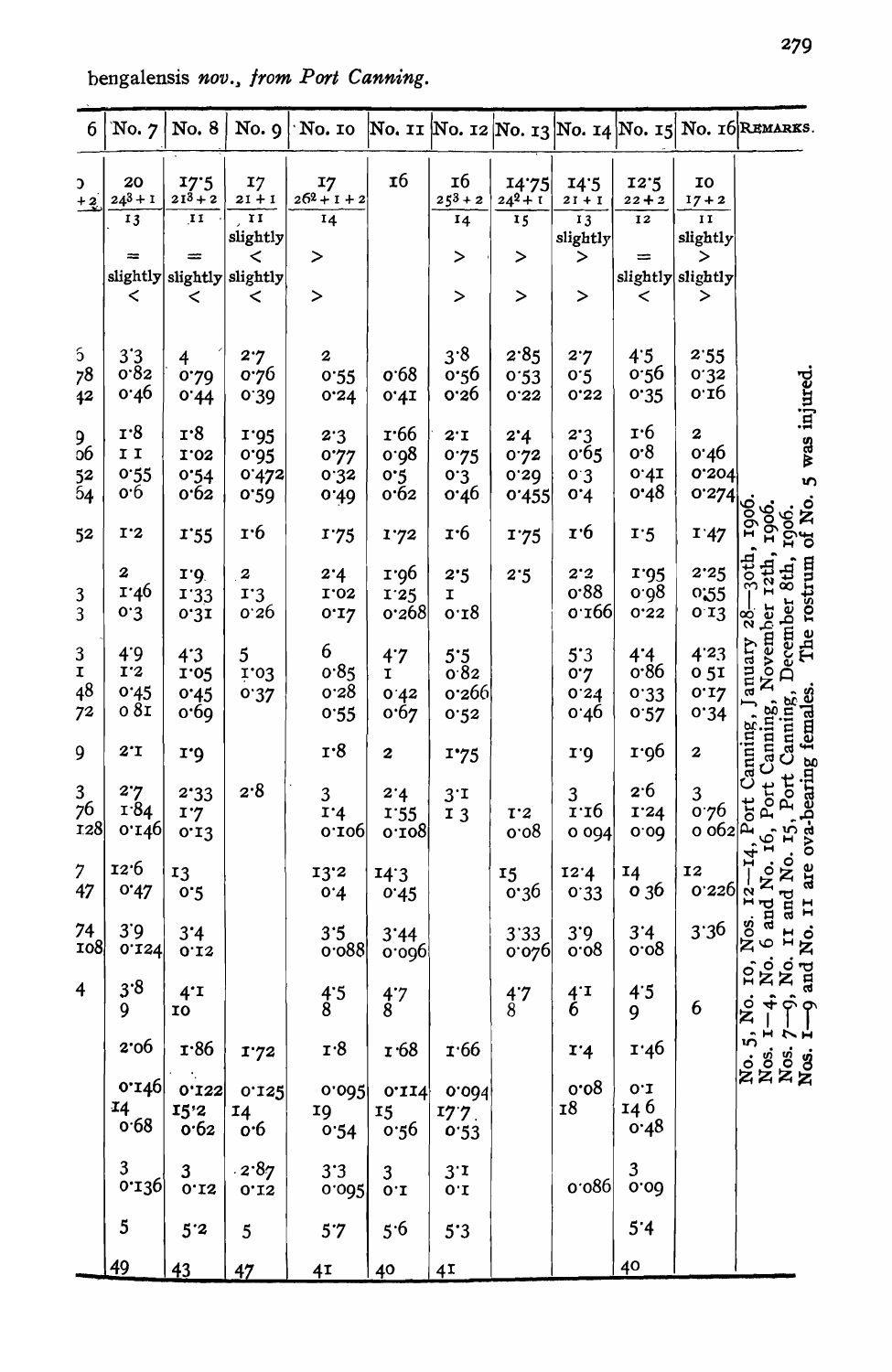# TABLE H.

MeaS~trements. *of* Caridina nilotica (Roux), *var\_* gracilipes) *de* M.

|                                                                                                                                                                                                                                                                                                            | No. $1$          | No. 2            | No. 3                      |
|------------------------------------------------------------------------------------------------------------------------------------------------------------------------------------------------------------------------------------------------------------------------------------------------------------|------------------|------------------|----------------------------|
| Length in millimetres from tip of rostrum to tip of telson                                                                                                                                                                                                                                                 | 28.5             | 27               |                            |
| Toothing-formula of the rostrum                                                                                                                                                                                                                                                                            | $17^2 + 1$<br>13 | $20^2 + 1$<br>17 | $13^{2}+1$<br>$\mathbf{I}$ |
|                                                                                                                                                                                                                                                                                                            |                  |                  | slightly                   |
| Rostrum longer $>$ , or shorter $<$ than the scaphocerites                                                                                                                                                                                                                                                 | ≻                | ⋗                | ⋗                          |
| Rostrum longer $>$ , or shorter than the carapace                                                                                                                                                                                                                                                          | ÷                | $\geq$           |                            |
| Proportion between the length of the toothed and that                                                                                                                                                                                                                                                      |                  |                  |                            |
| of the unarmed part of the upper margin<br>e units of carpus<br>and of check and the distribution between length of the search of fingers<br>reproduced the of check and the of fingers<br>Proportion between length as $\begin{pmatrix} 6 & 9 & 10 \\ 1 & 6 & 10 \\ 1 & 10 & 10 \\ 1 & 10 & 10 \\ 1 & 10$ | I'I7             | 1.6              | 0.75                       |
| legs.                                                                                                                                                                                                                                                                                                      | 1:16             | I'I              | 1.00                       |
|                                                                                                                                                                                                                                                                                                            | 0.49             | 0.55             | 0.48                       |
| ಕ                                                                                                                                                                                                                                                                                                          | 2.37<br>1.36     | $\boldsymbol{2}$ | 2.2<br>1.26                |
| pair                                                                                                                                                                                                                                                                                                       | 0.59             | I'42<br>0.7      | 0.6                        |
|                                                                                                                                                                                                                                                                                                            | 0.78             | 0.87             | 0.8                        |
| Ist                                                                                                                                                                                                                                                                                                        | 1'34             | $\vec{r}$ 6      | 1.74                       |
| ಕ<br>intio.<br>the of ca.<br>adth of carp<br>angth of cheric experience in the carp<br>coportion between the carp<br>angth of cheric experience in the Breadth of care of contract and the Breadth of care<br>in the carp control of care of co                                                            | 2.3              | 2                | $2^{\cdot}I$               |
|                                                                                                                                                                                                                                                                                                            |                  | 2.14             | 1.9                        |
| legs.                                                                                                                                                                                                                                                                                                      |                  | 0.30             | 0.35                       |
| ೆರ                                                                                                                                                                                                                                                                                                         |                  | 5.5              | 5.4                        |
|                                                                                                                                                                                                                                                                                                            |                  | 1.5              | 1.4                        |
| pair                                                                                                                                                                                                                                                                                                       |                  | 0.59             | 0.52                       |
|                                                                                                                                                                                                                                                                                                            |                  | 0.0 <sub>0</sub> | 0.01                       |
| 2nd                                                                                                                                                                                                                                                                                                        |                  | 1.8              | $\boldsymbol{2}$           |
| <b>His and the and in the line of the control of the control of the control of the control of the control of the control of the control of the control of the control of the control of the control of the control of the contro</b><br>ಕ                                                                  |                  | 2.54             | 2.7                        |
|                                                                                                                                                                                                                                                                                                            | 2.46             | 2.64             | $(4th$ pair).              |
| legs                                                                                                                                                                                                                                                                                                       | 0.178            | 0.18             | 2.4<br>0.15                |
| ite                                                                                                                                                                                                                                                                                                        | 13.8             | 14.7             | <b>16</b>                  |
| ಕ                                                                                                                                                                                                                                                                                                          | 0.64             | 0.61             | 0.55                       |
| pair<br>that<br><sub>of</sub><br>auu                                                                                                                                                                                                                                                                       |                  |                  |                            |
|                                                                                                                                                                                                                                                                                                            | 3.84             | 4'32             | 4.4                        |
| $\mathfrak{F}$                                                                                                                                                                                                                                                                                             | 0.14             | 0.128            | 0.13                       |
| Proportion between length and breadth of dactylus<br>ð                                                                                                                                                                                                                                                     | 4.6              | 4.8              | 4.3                        |
| Number of spines of dactylus, terminal claw included                                                                                                                                                                                                                                                       | 9                | 10               | 10                         |
| Length of propodite                                                                                                                                                                                                                                                                                        | $3^{\cdot}1$     | $3^{\cdot}$ I    | 2.7                        |
| legs<br>Breadth of propodite in the middle                                                                                                                                                                                                                                                                 | 0.128            | 0.104            | 0.10                       |
| Proportion between length and breadth of propodite                                                                                                                                                                                                                                                         | 17'4             | 19               | 17                         |
| Length of dactylus                                                                                                                                                                                                                                                                                         | 0.84             | 0.82             | 0.72                       |
| pair of<br>Proportion between length of propodite and that of dac-                                                                                                                                                                                                                                         |                  |                  |                            |
| tylus                                                                                                                                                                                                                                                                                                      | 3.7              | 3.8              | 3.75                       |
| 5 <sup>th</sup><br>Breadth of dactylus                                                                                                                                                                                                                                                                     | 0.156            | 0.14             | 0.146                      |
| Proportion between length and breadth of dactylus<br>ಕ                                                                                                                                                                                                                                                     | 5'4              | 6                | $\overline{5}$             |
| Number of spines of dactylus, terminal claw included                                                                                                                                                                                                                                                       | 56               | 57               | 46                         |
|                                                                                                                                                                                                                                                                                                            |                  |                  |                            |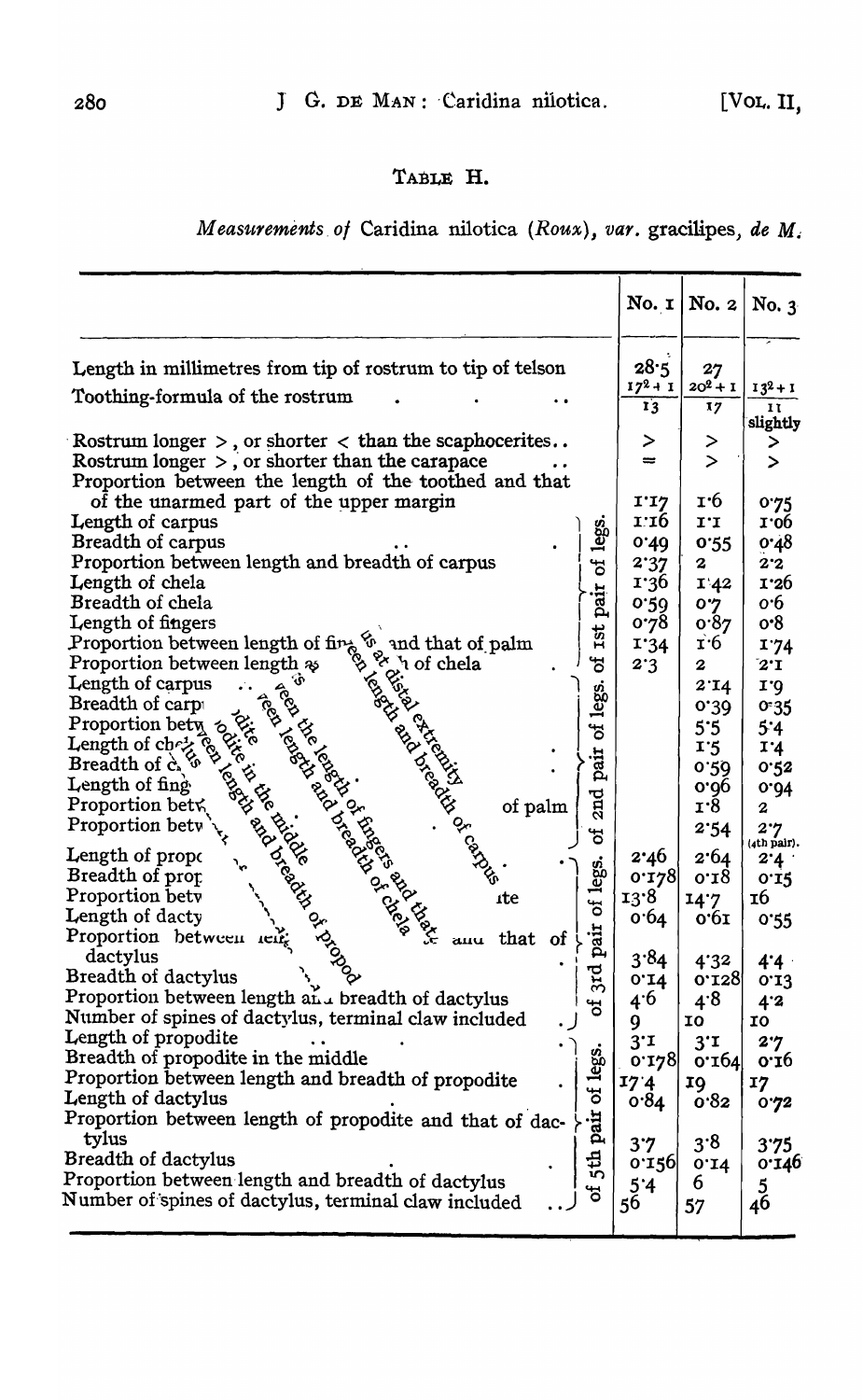# TABLE I.

Measurements of Caridina nilotica (Roux), var. minahassa, de M.

| lipes,<br>de<br>0.86<br>0.84<br>o.8<br>0.6<br>0.64<br>o <sub>6</sub><br>o.8<br>0.72<br>0.48<br>0.48<br>0'4<br>0.52<br>0.49<br>0.32<br>0.47<br>0.49<br>Nos.<br>$I-IO$<br>r65<br>1 <sup>.</sup> 6<br>1.6<br>1.5<br>1'25<br>I'7I<br>17<br>I'7<br>1.18<br>1.0Q<br>0.032<br>$\mathbf{i}$ $\mathbf{r}$<br>I'02<br>6.0<br>$I^{\prime}I$<br>I'04<br><b>of</b><br>the<br>0.62<br>o.58<br>0.62<br>o·6<br>0.54<br>0.49<br>0.48<br>0.55<br>$ 80^{\circ}$<br>0.68<br>o·6<br>0.64<br>$\mathbf{o} \cdot \mathbf{6}$<br>0.64<br>0.56<br>0.52<br>the<br>$\mathbf{I}$ 36<br>$\mathbf{r} \cdot 6$<br>1'2<br>1.7<br>I'3<br>$\mathbf{r} \cdot \mathbf{r}$<br><b>1'36</b><br>1.4<br>(Celebes)<br>$\mathbf{r} \cdot \mathbf{8}$<br>r <sub>8</sub><br>2<br>$\mathbf{r} \cdot \mathbf{q}$<br>1.6<br>1. <sub>0</sub><br>1.6<br>1.6<br>kenthal's<br>I'I2<br>I'12<br>$1^1$<br>I'4.<br>I.3<br>I'2<br>T:5<br>lection).<br>0.32<br>0.566<br>0.25<br>034<br>0.39<br>0.32<br>0.35<br>3.5<br>4'2<br>4.5<br>3.7<br>4.4<br>$4^{\cdot}$ I<br>4 <sup>3</sup><br>$\mathbf{I} \cdot \mathbf{I}$<br>0.03<br>I'04<br>0.94<br>I'2<br>I'04<br>I'04<br>0.56<br>0.5<br>0.5I<br>0 <sub>5</sub><br>0.42<br>0.45<br>0.43<br>0.6<br>0.6<br>0.8<br>o.66<br>0.6<br>0.58<br>0.74<br>$\mathbf{r} \cdot 6$<br>1.76<br>I'4<br>$\mathbf{r}$ .d<br>$\boldsymbol{2}$<br>1.4<br>I'7<br>2.2<br>$2^{\cdot}1$<br>2.2<br>$2^{\circ}I$<br>2.3<br>$\boldsymbol{2}$<br>2.32<br>$\mathbf{r}$ 66<br>r·84<br>$\mathbf{r} \cdot \mathbf{6}$<br>1.72<br>I:54<br>I.52<br>1.3<br>I'4<br>0.11<br>$0^{\circ}I$<br>0.11<br>0.005<br>0.13<br>0.11<br>0.115<br><b>16</b><br>15<br>I4.4<br>13<br>15<br><b>14</b><br><b>Ι4</b><br>0.38<br>0.44<br>0.35<br>0.42<br>0.4<br>0.33<br>0.44<br>$\cdot$ 0.44<br>$\mathcal{R}^{\prime}$<br>3.8<br>3.6<br>3.8<br>$4^{\cdot 2}$<br>$4^T$<br>$\overline{\mathbf{4}}$<br>4<br>4<br>0.08<br>0.08<br>0.08<br>0.00<br>0.00<br>$0^{\circ}I$<br>$0^{\circ}I$<br>0.00<br>4.4<br>4.6<br>4.9<br>$4^{\cdot}1$<br>4.4<br>4.7<br>4.4<br>4.4<br>I <sup>8</sup><br>1.76<br>1.56<br>1.96<br>I'<br>0.100<br>0.005<br>$0^{\circ}I$<br>$0^{\circ}I$<br>$0^{\circ}I$<br><b>18</b><br>19 <sup>.</sup><br>I7<br>17<br>I9<br>0.55<br>0.52<br>0.47<br>0.56<br>0.51<br>3.3<br>3.5<br>3.5<br>3'4<br>3'4<br>0.003<br>$0^{\circ}I$<br>$O^{\bullet}I$<br>$0^{\prime}I$<br>5<br>5.5<br>5.2<br>$5^{\cdot}$ I |  | No. 1 No. 2 No. 3 $ $ | No. 4   No. 5   No. 6 |  | No. $7 \times 8$ |  | No. 9 No. 10 | REMARKS.                                                                                                                                                                                                                            |
|------------------------------------------------------------------------------------------------------------------------------------------------------------------------------------------------------------------------------------------------------------------------------------------------------------------------------------------------------------------------------------------------------------------------------------------------------------------------------------------------------------------------------------------------------------------------------------------------------------------------------------------------------------------------------------------------------------------------------------------------------------------------------------------------------------------------------------------------------------------------------------------------------------------------------------------------------------------------------------------------------------------------------------------------------------------------------------------------------------------------------------------------------------------------------------------------------------------------------------------------------------------------------------------------------------------------------------------------------------------------------------------------------------------------------------------------------------------------------------------------------------------------------------------------------------------------------------------------------------------------------------------------------------------------------------------------------------------------------------------------------------------------------------------------------------------------------------------------------------------------------------------------------------------------------------------------------------------------------------------------------------------------------------------------------------------------------------------------------------------------------------------------------------------------------------------------------------------------------------------------------------------------------------------------------------------------------------|--|-----------------------|-----------------------|--|------------------|--|--------------|-------------------------------------------------------------------------------------------------------------------------------------------------------------------------------------------------------------------------------------|
|                                                                                                                                                                                                                                                                                                                                                                                                                                                                                                                                                                                                                                                                                                                                                                                                                                                                                                                                                                                                                                                                                                                                                                                                                                                                                                                                                                                                                                                                                                                                                                                                                                                                                                                                                                                                                                                                                                                                                                                                                                                                                                                                                                                                                                                                                                                                    |  |                       |                       |  |                  |  |              | Nos. 1-3 of Table<br>H co-types of<br>the var. graci-<br>M.,<br>from the river at<br>Maros, Celebes;<br>No. 1 and No.<br>2 ova-bearing.<br><b>of</b><br>Table I co-types<br>var.<br>minahassa from<br>Minahassa<br>$(Kii$ -<br>Col- |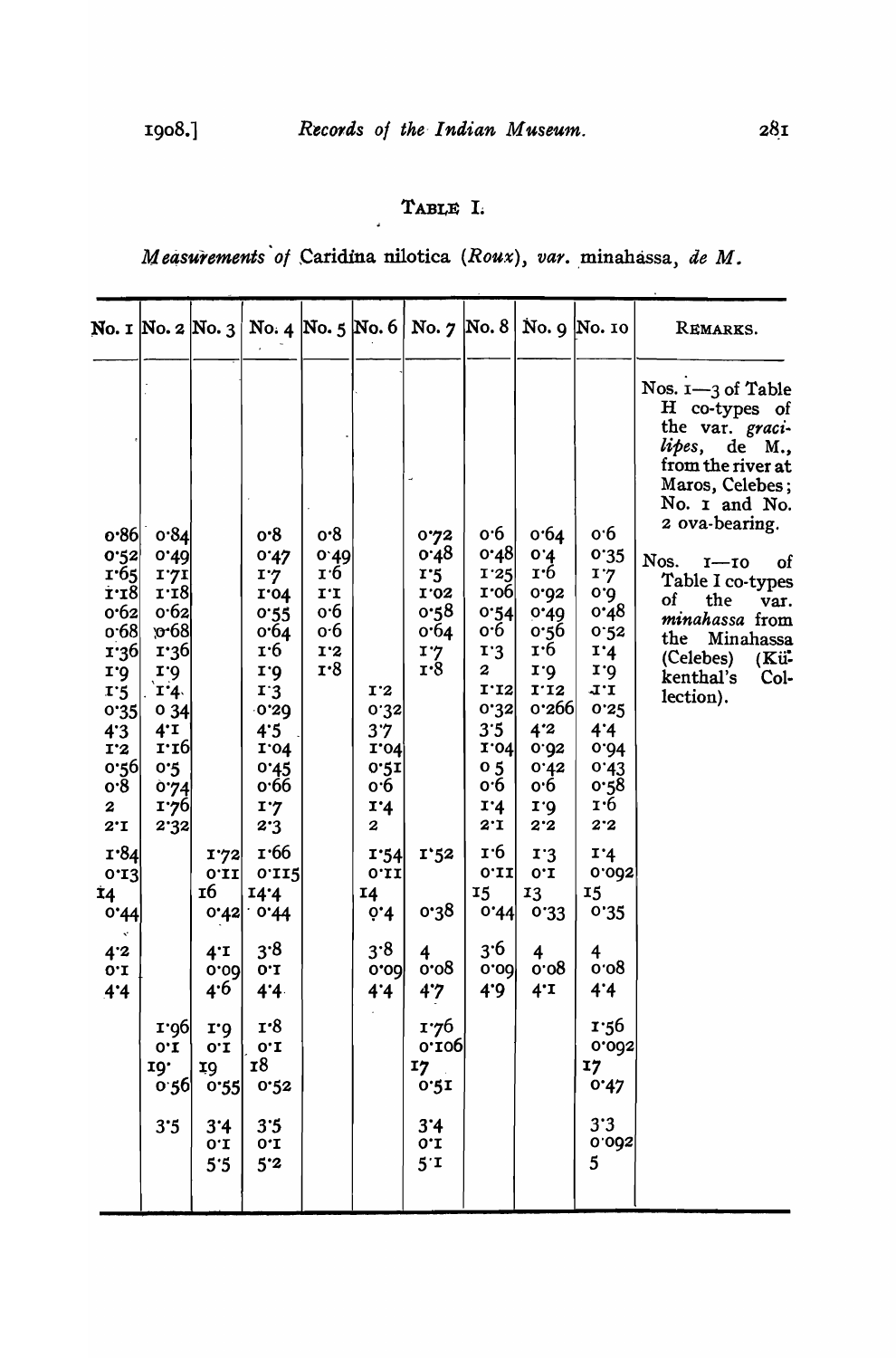|                                                                                                                                                                                                                                                                                                                                                                                                                                                                                     |                                                                                                        | I                                                                                                           | $\mathbf{z}$                                                                                                         | 3                                                                                                  | 4    | $\overline{5}$                                                                                                                                     | 6                                                                                                                                              | $\overline{7}$                                                                                   | 8 |
|-------------------------------------------------------------------------------------------------------------------------------------------------------------------------------------------------------------------------------------------------------------------------------------------------------------------------------------------------------------------------------------------------------------------------------------------------------------------------------------|--------------------------------------------------------------------------------------------------------|-------------------------------------------------------------------------------------------------------------|----------------------------------------------------------------------------------------------------------------------|----------------------------------------------------------------------------------------------------|------|----------------------------------------------------------------------------------------------------------------------------------------------------|------------------------------------------------------------------------------------------------------------------------------------------------|--------------------------------------------------------------------------------------------------|---|
| Length in millimetres from tip of rostrum to tip of telson<br>Length of merus<br>Length of carpus<br>Breadth of carpus<br>Proportion between length and breadth of carpus<br>Length of chela<br>Breadth of chela<br>Proportion between length and breadth of chela<br>Length of fingers<br>Proportion between length of palm and that of fingers<br>Length of merus<br>Length of carpus<br>Breadth of carpus at distal extremity<br>Proportion between length and breadth of carpus | legs.<br>$\sigma$<br>$\bullet\quad \bullet\quad$<br>pair<br>Ist<br>$\mathfrak{b}$<br>. -<br>legs.<br>ð | 20.5<br>0.66<br>0.88<br>0.335<br>2.6<br>I.I<br>0.52<br>$2^T1$<br>0.72<br>I.6<br>0.025<br>I.5<br>0.27<br>5.5 | 0.64<br>0.86<br>0.348<br>2.5<br>$I^{\dagger}I$<br>0.46<br>2.4<br>0.7<br>1.75<br>0.94<br>I'42<br>0.27<br>$5^{\cdot}2$ | 19.5<br>0.6<br>0.8<br>0.300<br>2.6<br>1.06<br>0.46<br>2.3<br>0.7<br>2<br>0.78<br>Ι.<br>0.53<br>4.4 | 13.5 | 0.75<br>0.83<br>0.326<br>2.54<br>I'04<br>0.454<br>$2^{\degree}3$<br>0.64<br>$\mathbf{r} \cdot 6$<br>$I^T2$<br>$\mathbf{r} \cdot 6$<br>0.200<br>7.7 | 0.78<br>0.84<br>0.32<br>2.6<br>I'05<br>0.4<br>2.6<br>0.64<br>$\mathbf{r}$ :56<br>$I^{\dagger}I$<br>$\mathbf{r} \cdot \mathbf{6}$<br>0.52<br>73 | 0.75<br>0.82<br>0.34<br>2.4<br>I'04<br>044<br>2'4<br>0.61<br>I'42<br>1.06<br>1.52<br>0.24<br>6.3 |   |
| Length of chela<br>Breadth of chela<br>Proportion between length and breadth of chela<br>Length of fingers<br>Proportion between length of palm and that of fingers                                                                                                                                                                                                                                                                                                                 | pair<br>2nd<br>$\sigma$<br>$\bullet$ $\bullet$                                                         | 1.16<br>0.42<br>2.7<br>0.74<br>1 <sup>.</sup> 76                                                            | 1.18<br>0.4<br>2.95<br>0.74<br>I.7                                                                                   | 0.06<br>0.3<br>3°2<br>0.63<br>1.9                                                                  |      | I'34<br>0.285<br>47<br>0.79<br>1.44                                                                                                                | 1.26<br>028<br>4.5<br>072<br>1.33                                                                                                              | 1.28<br>0.31<br>4<br>0.72<br>I:3                                                                 |   |

Measurements in millimetres of *Caridina propinqua* and *Car. lævis.*